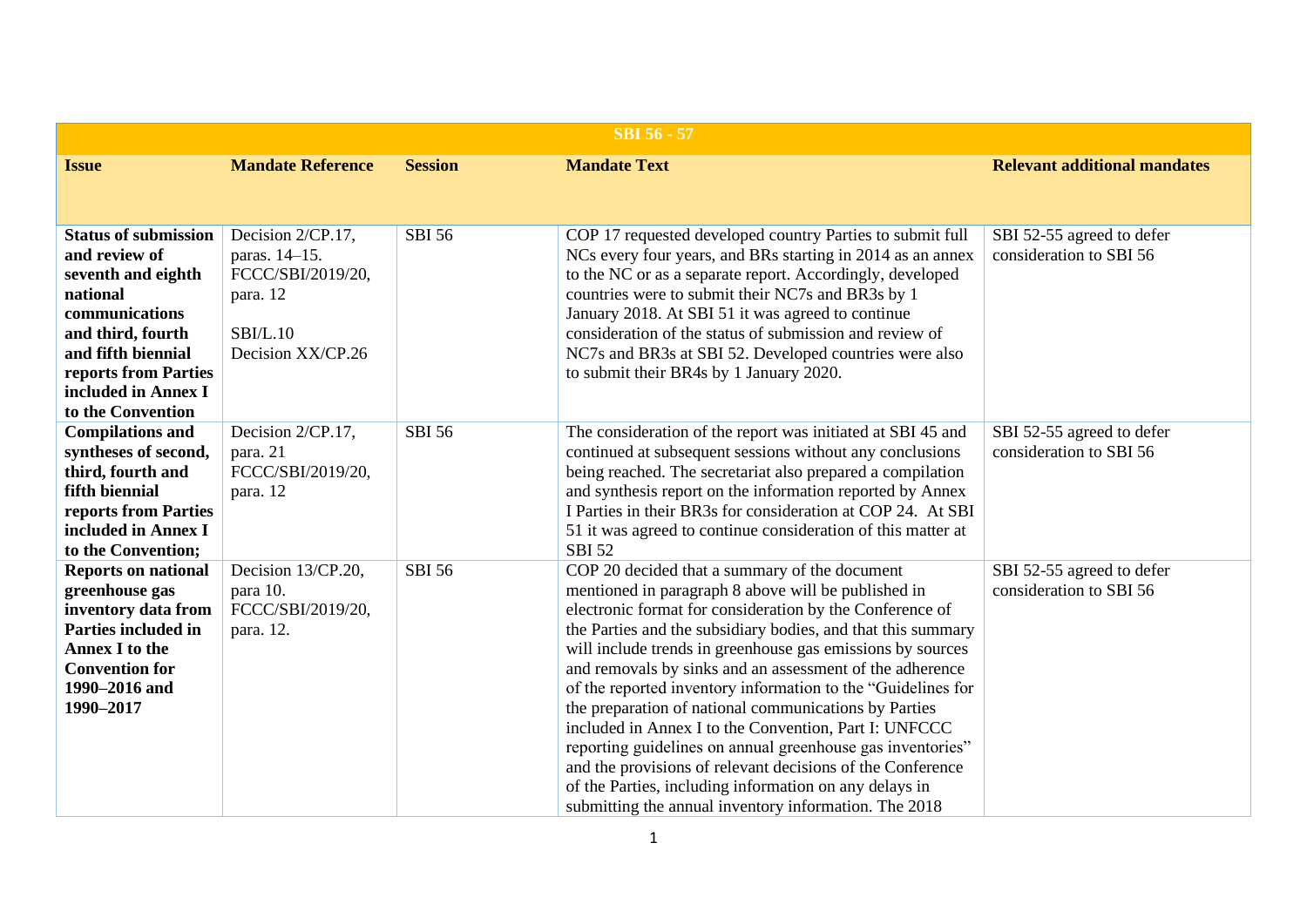|                                                                                                                                               | <b>SBI 56 - 57</b>           |                                    |                                                                                                                                                                                                                                                                                                                                                                                                                                                                                                                                                                                                                                                                                                                                                                                                                                                                                                                                                                                                                                                                                                                    |                                                                                                                                                                            |  |  |
|-----------------------------------------------------------------------------------------------------------------------------------------------|------------------------------|------------------------------------|--------------------------------------------------------------------------------------------------------------------------------------------------------------------------------------------------------------------------------------------------------------------------------------------------------------------------------------------------------------------------------------------------------------------------------------------------------------------------------------------------------------------------------------------------------------------------------------------------------------------------------------------------------------------------------------------------------------------------------------------------------------------------------------------------------------------------------------------------------------------------------------------------------------------------------------------------------------------------------------------------------------------------------------------------------------------------------------------------------------------|----------------------------------------------------------------------------------------------------------------------------------------------------------------------------|--|--|
| <b>Issue</b>                                                                                                                                  | <b>Mandate Reference</b>     | <b>Session</b>                     | <b>Mandate Text</b>                                                                                                                                                                                                                                                                                                                                                                                                                                                                                                                                                                                                                                                                                                                                                                                                                                                                                                                                                                                                                                                                                                | <b>Relevant additional mandates</b>                                                                                                                                        |  |  |
|                                                                                                                                               |                              |                                    |                                                                                                                                                                                                                                                                                                                                                                                                                                                                                                                                                                                                                                                                                                                                                                                                                                                                                                                                                                                                                                                                                                                    |                                                                                                                                                                            |  |  |
|                                                                                                                                               |                              |                                    | report covers 1990–2016 and was considered at SBI 49, 50<br>and 51, while the 2019 report covering 1990–2017 was<br>considered at SBI 51. The SBI agreed to continue its<br>consideration of this matter at SBI 52.                                                                                                                                                                                                                                                                                                                                                                                                                                                                                                                                                                                                                                                                                                                                                                                                                                                                                                |                                                                                                                                                                            |  |  |
| <b>Revision of ICA</b><br>modalities                                                                                                          | FCCC/SBI/2019/9,<br>para. 30 | COP <sub>27</sub><br><b>SBI 56</b> | Initially to be considered at COP 23. SBI agreed to leapfrog<br>consideration to be able to gain more experience.<br>COP 27 is not a hard deadline.                                                                                                                                                                                                                                                                                                                                                                                                                                                                                                                                                                                                                                                                                                                                                                                                                                                                                                                                                                | SBI 52-55 agreed to continue<br>consideration at SBI 56.                                                                                                                   |  |  |
| Date of completion<br>of the expert review<br>process under Art. 8<br>of the Kyoto<br><b>Protocol for the</b><br>second commitment<br>period. | CMP 16 conclusion            | <b>SBI 56</b><br>CMP <sub>17</sub> | For the purpose of fulfilling commitments under Article 3,<br>paragraph 1, of the Kyoto Protocol, a Party may, until the<br>hundredth day after the date set by the CMP for the<br>completion of the expert review process under Article 8 of<br>the Kyoto Protocol for the last year of the commitment<br>period (true-up period), continue to acquire, and other<br>Parties may transfer to such Party, emission reduction units<br>under Articles 6, 12 and 17 of the Kyoto Protocol from the<br>preceding commitment period, provided that the eligibility<br>of any such Party has not been suspended. The second<br>commitment period of the Kyoto Protocol ended on 31<br>December 2020, and the annual submission of the<br>greenhouse gas inventory for the last year of the<br>commitment period (2020) is due by 15 April 2022. The<br>submission is followed by the expert review process under<br>Article 8 of the Kyoto Protocol, which is completed with<br>the publication of the inventory review report for the last<br>year of the second commitment period (at the latest by mid-<br>$2023$ ). | The CMP referred this item to the<br>SBI for consideration at its<br>56th session with a view to<br>recommending a decision for<br>consideration and adoption at CMP<br>17 |  |  |
| <b>Information</b><br>contained in NAI<br><b>NCs</b>                                                                                          |                              | <b>SBI 56</b>                      | Held in abeyance at SBI 52-55                                                                                                                                                                                                                                                                                                                                                                                                                                                                                                                                                                                                                                                                                                                                                                                                                                                                                                                                                                                                                                                                                      |                                                                                                                                                                            |  |  |
| <b>Provision of</b><br>financial and<br>technical support                                                                                     |                              | <b>SBI 56</b>                      | Rule 16 at SBI 52-55                                                                                                                                                                                                                                                                                                                                                                                                                                                                                                                                                                                                                                                                                                                                                                                                                                                                                                                                                                                                                                                                                               |                                                                                                                                                                            |  |  |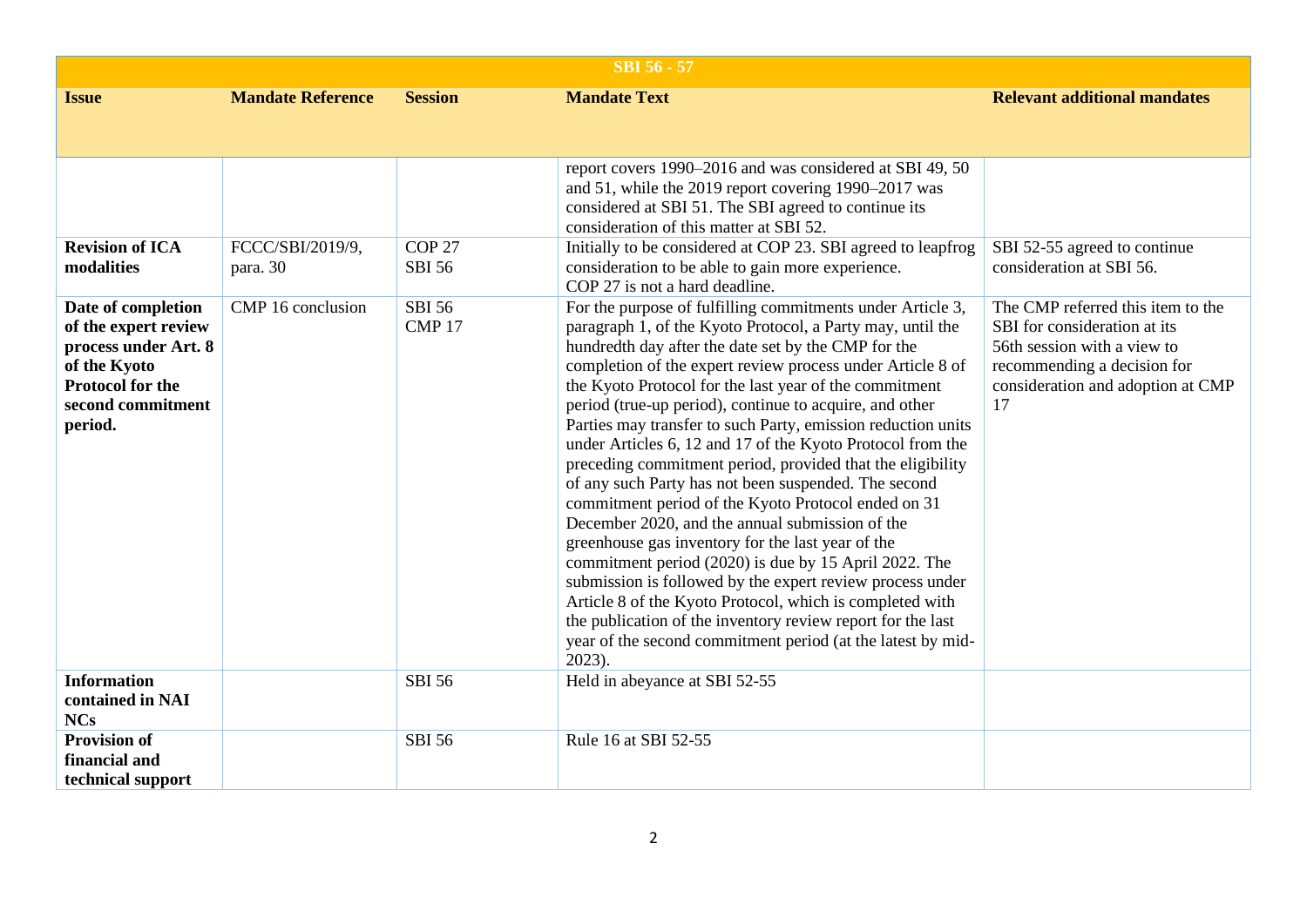| <b>SBI 56 - 57</b>                                                                                                      |                                                                |                                                 |                                                                                                                                                                                                                                                                                                                                                                                                                                                                                                                                                                                           |                                                                                                                                                                     |  |
|-------------------------------------------------------------------------------------------------------------------------|----------------------------------------------------------------|-------------------------------------------------|-------------------------------------------------------------------------------------------------------------------------------------------------------------------------------------------------------------------------------------------------------------------------------------------------------------------------------------------------------------------------------------------------------------------------------------------------------------------------------------------------------------------------------------------------------------------------------------------|---------------------------------------------------------------------------------------------------------------------------------------------------------------------|--|
| <b>Issue</b>                                                                                                            | <b>Mandate Reference</b>                                       | <b>Session</b>                                  | <b>Mandate Text</b>                                                                                                                                                                                                                                                                                                                                                                                                                                                                                                                                                                       | <b>Relevant additional mandates</b>                                                                                                                                 |  |
| <b>Revision of IAR</b><br>modalities                                                                                    | FCCC/SBI/2019/9,<br>para .19                                   | <b>SBI 56</b><br>COP <sub>27</sub>              | Initially to be considered at COP 23. SBI agreed to leapfrog<br>consideration to be able to gain more experience.<br>COP 27 is not a hard deadline.                                                                                                                                                                                                                                                                                                                                                                                                                                       | SBI 52-55 agreed to continue<br>consideration at SBI 56.                                                                                                            |  |
| <b>Matters relating to</b><br>the CDM registry<br>for the<br>implementation of<br>decision 3/CMA.3,<br>paragraph 75(b). | x/CMP.16, para. 9                                              | <b>SBI 56</b><br>CMP <sub>17</sub>              | CMP requests the Subsidiary Body for Implementation to<br>consider measures to implement aspects relating to the<br>clean development mechanism registry in decision -<br>/CMA.3,10, 11 to develop recommendations for<br>consideration by the Conference of the Parties serving as<br>the meeting of the Parties to the Kyoto Protocol at its<br>seventeenth session (November 2022);                                                                                                                                                                                                    |                                                                                                                                                                     |  |
| <b>LDC</b> matters                                                                                                      | x/COP.26, paras. 19-<br>20                                     | <b>SBI 56</b><br>COP 27/CMA 4                   | LEG to develop, taking into account its current practices<br>and its terms of reference, its draft rules of procedure, for<br>consideration and adoption by COP 27 and CMA 4                                                                                                                                                                                                                                                                                                                                                                                                              | 20. Also requests the LEG to<br>include in its draft rules of<br>procedure provisions on, inter alia,<br>the nomination, term limits and<br>rotation of its members |  |
| <b>NAPs</b>                                                                                                             | FCCC/SBI/2021/XX,<br>para. XX<br>FCCC/SBI/2021/L11,<br>para. 4 | <b>SBI 56</b><br>COP <sub>27</sub>              | The SBI initiated consideration of information from the<br>reports of the Adaptation Committee and the Least<br>Developed Countries Expert Group, including on gaps and<br>needs and the implementation of NAPs.<br>It decided to continue its consideration of this matter at<br>SBI 56 (June 2022) on the basis of the draft text elements<br>prepared by the co-facilitators for this agenda item, with a<br>view to recommending a draft decision on this matter for<br>consideration and adoption by the Conference of the Parties<br>at its twenty-seventh session (November 2022). |                                                                                                                                                                     |  |
| <b>Glasgow Dialogue</b><br>on loss and damage                                                                           | 1/CMA.3, paras 73-74                                           | SBI 56 to SBI 60<br>(first sessional<br>period) | Decides to establish the Glasgow Dialogue between<br>Parties, relevant organizations and stakeholders to discuss<br>the arrangements for the funding of activities to avert,<br>minimize and address loss and damage associated with the<br>adverse impacts of climate change, to take place in the first<br>sessional period of each year of the Subsidiary Body for<br>Implementation, concluding at its sixtieth session (June<br>2024);                                                                                                                                               |                                                                                                                                                                     |  |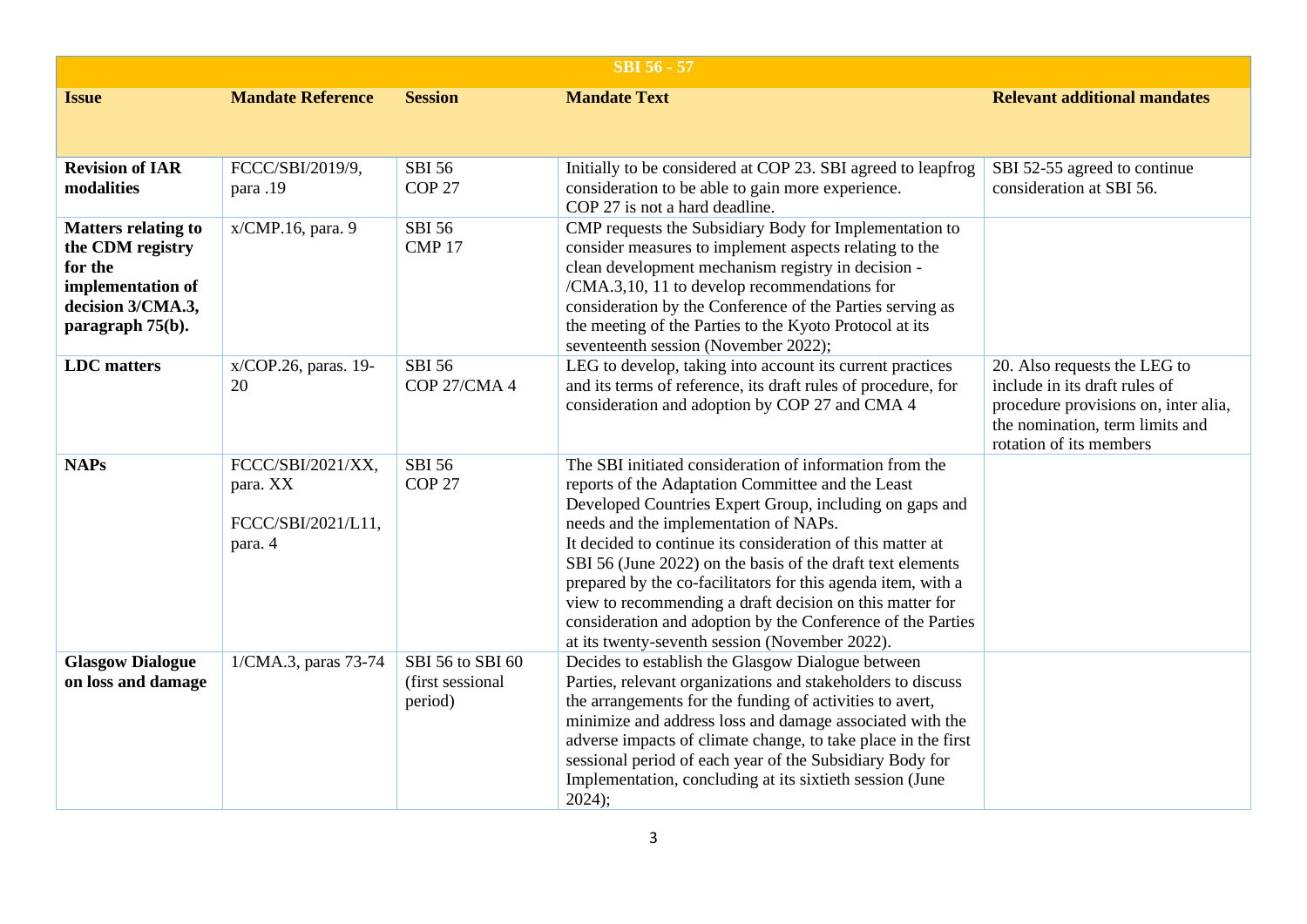|                                                                                                                                           |                                     |                                    | <b>SBI 56 - 57</b>                                                                                                                                                                                                                                                                                                                                                                                                                                                   |                                                                                                                                                                                                                                                                                                                                                                                                                                                                                                                            |
|-------------------------------------------------------------------------------------------------------------------------------------------|-------------------------------------|------------------------------------|----------------------------------------------------------------------------------------------------------------------------------------------------------------------------------------------------------------------------------------------------------------------------------------------------------------------------------------------------------------------------------------------------------------------------------------------------------------------|----------------------------------------------------------------------------------------------------------------------------------------------------------------------------------------------------------------------------------------------------------------------------------------------------------------------------------------------------------------------------------------------------------------------------------------------------------------------------------------------------------------------------|
| <b>Issue</b>                                                                                                                              | <b>Mandate Reference</b>            | <b>Session</b>                     | <b>Mandate Text</b>                                                                                                                                                                                                                                                                                                                                                                                                                                                  | <b>Relevant additional mandates</b>                                                                                                                                                                                                                                                                                                                                                                                                                                                                                        |
|                                                                                                                                           |                                     |                                    |                                                                                                                                                                                                                                                                                                                                                                                                                                                                      |                                                                                                                                                                                                                                                                                                                                                                                                                                                                                                                            |
|                                                                                                                                           |                                     |                                    | Requests the Subsidiary Body for Implementation to<br>organize the Glasgow Dialogue in cooperation with the<br>Executive Committee of the Warsaw International<br>Mechanism for Loss and Damage associated with Climate<br>Change Impacts;                                                                                                                                                                                                                           |                                                                                                                                                                                                                                                                                                                                                                                                                                                                                                                            |
| <b>Linkages between</b><br>the Technology<br><b>Mechanism and the</b><br><b>Financial</b><br><b>Mechanism of the</b><br><b>Convention</b> | FCCC/SBI/2021/L.10                  | <b>SBI 56</b><br>COP <sub>27</sub> | (c) Agreed to continue consideration of this matter at its<br>fifty-sixth session with a view to recommending a draft<br>decision thereon for consideration and adoption by the<br>Conference of the Parties at its twenty-seventh session<br>(November 2022).                                                                                                                                                                                                       | (b) Requested the secretariat to<br>prepare, subject to the availability<br>of financial resources, an<br>information note on activities<br>undertaken by the Technology<br>Executive Committee, the Climate<br><b>Technology Centre and Network</b><br>and the operating entities of the<br>Financial Mechanism to strengthen<br>linkages between the Technology<br>Mechanism and the Financial<br>Mechanism for consideration by the<br>Subsidiary Body for<br>Implementation at its fifty-sixth<br>session (June 2022); |
| Scope of and<br>modalities for the<br>periodic assessment<br>referred to in<br>paragraph 69 of<br>decision 1/CP.21                        | Decision 16/CMA.1,<br>Annex para. 7 | <b>SBI 56</b><br>CMA4              | The Subsidiary Body for Implementation (SBI) supports<br>the CMA by:<br>(a) Considering the interim report and providing guidance<br>to the secretariat for preparing the final report. The SBI<br>does this in its first sessional period in the year after that in<br>which the CMA initiated the assessment;<br>(b) Preparing draft recommendations for consideration and<br>adoption by the CMA, as appropriate, based on a<br>consideration of the final report |                                                                                                                                                                                                                                                                                                                                                                                                                                                                                                                            |
| (Poznan) 4 <sup>th</sup><br>synthesis report on<br>technology needs                                                                       | FCCC/SBI/2019/9,<br>para. 84        | SBI 56 (Under<br>Poznan item)      | SBI 50 requested the secretariat to prepare an updated<br>synthesis report on technology needs assessments,<br>including the technology needs assessments and technology                                                                                                                                                                                                                                                                                             | SBI 52-55 agreed to continue<br>consideration at SBI 56.                                                                                                                                                                                                                                                                                                                                                                                                                                                                   |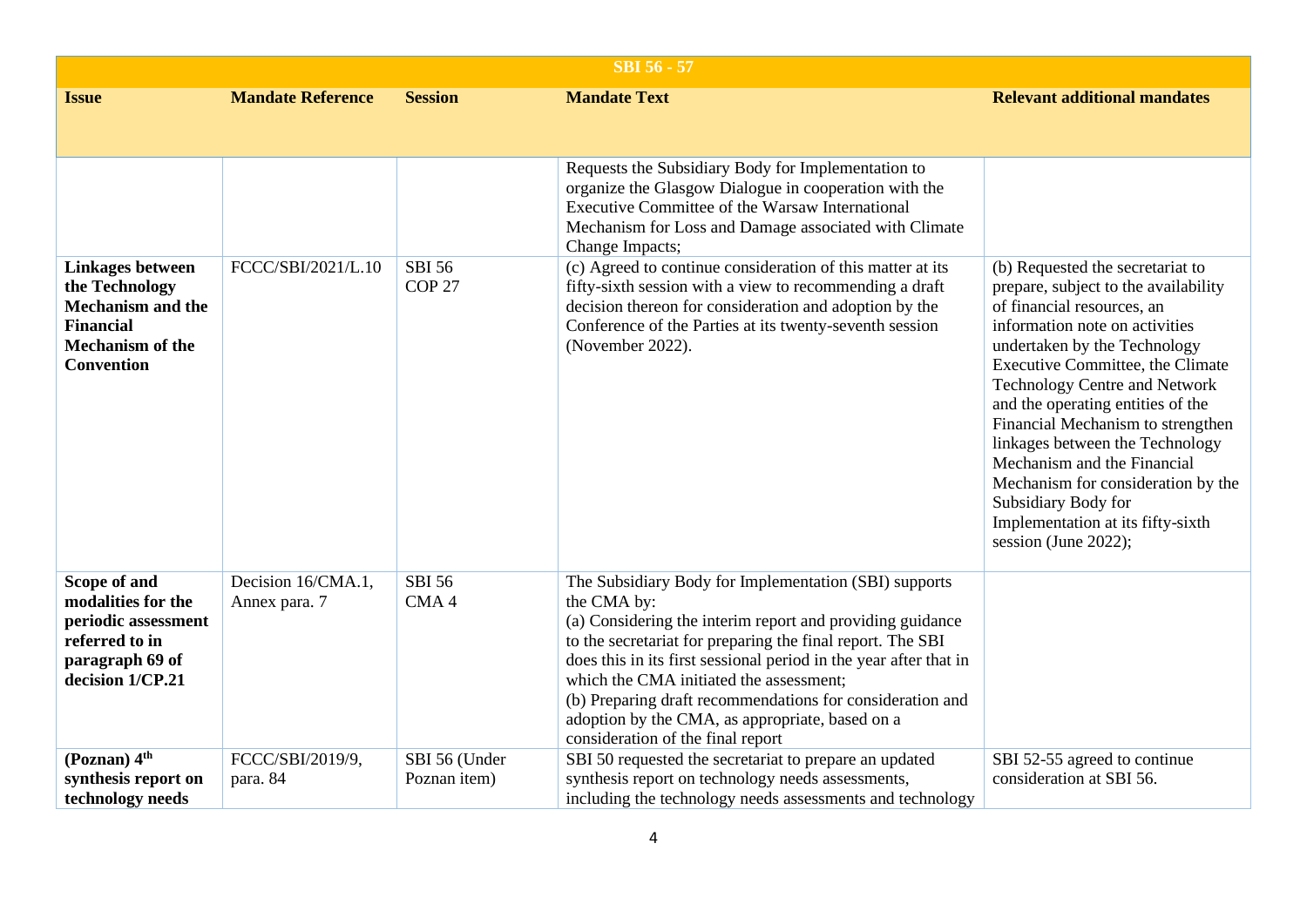| <b>SBI 56 - 57</b>                                          |                                                |                                                    |                                                                                                                                                                                                                                                                                                                                                                                                                                                                                                                                                                                                                                                                                          |                                                                                                                                                                                                                                                                                                                                                                                                                                                                                                       |  |
|-------------------------------------------------------------|------------------------------------------------|----------------------------------------------------|------------------------------------------------------------------------------------------------------------------------------------------------------------------------------------------------------------------------------------------------------------------------------------------------------------------------------------------------------------------------------------------------------------------------------------------------------------------------------------------------------------------------------------------------------------------------------------------------------------------------------------------------------------------------------------------|-------------------------------------------------------------------------------------------------------------------------------------------------------------------------------------------------------------------------------------------------------------------------------------------------------------------------------------------------------------------------------------------------------------------------------------------------------------------------------------------------------|--|
| <b>Issue</b>                                                | <b>Mandate Reference</b>                       | <b>Session</b>                                     | <b>Mandate Text</b>                                                                                                                                                                                                                                                                                                                                                                                                                                                                                                                                                                                                                                                                      | <b>Relevant additional mandates</b>                                                                                                                                                                                                                                                                                                                                                                                                                                                                   |  |
|                                                             |                                                |                                                    |                                                                                                                                                                                                                                                                                                                                                                                                                                                                                                                                                                                                                                                                                          |                                                                                                                                                                                                                                                                                                                                                                                                                                                                                                       |  |
| identified by NAI<br><b>Parties</b>                         |                                                |                                                    | action plans of Parties that participated in phase II of the<br>global technology needs assessment project and taking into<br>account the terminal evaluation of phases I and II of the<br>project, for consideration at SBI 52.                                                                                                                                                                                                                                                                                                                                                                                                                                                         |                                                                                                                                                                                                                                                                                                                                                                                                                                                                                                       |  |
| Membership of the<br><b>Adaptation Fund</b><br><b>Board</b> | Decision 3/CMP.16,<br>para.8                   | SBI 56 + CMP 17                                    | CMP 14 decided, inter alia, to ensure that developing and<br>developed country Parties that are Parties to the Paris<br>Agreement are eligible for membership on the Adaptation<br>Fund Board. It requested SBI 50 to consider this matter and<br>to forward a recommendation to CMP 15.<br>8. CMP 16 also requests the Subsidiary Body for<br>Implementation to continue its consideration of matters<br>relating to membership of the Adaptation Fund Board<br>further to decision 1/CMP.14, paragraph 5, and to forward<br>a recommendation to the Conference of the Parties serving<br>as the meeting of the Parties to the Kyoto Protocol for<br>consideration at its next session; |                                                                                                                                                                                                                                                                                                                                                                                                                                                                                                       |  |
| 4 <sup>th</sup> review of the<br><b>Adaptation Fund</b>     | 2/CMP.13, para. 9.<br>XX/CMP.16, paras 3-<br>6 | <b>SBI 56</b><br><b>SBI 57</b><br>$CMP 17 + CMA 4$ | 6. Also requests the Subsidiary Body for Implementation to<br>complete its work on the fourth review of the Adaptation<br>Fund at its fifty-seventh session, while welcoming the<br>participation of Parties to the Paris Agreement, with a view<br>to recommending a draft decision on the matter for<br>consideration and adoption by the Conference of the Parties<br>serving as the meeting of the Parties to the Kyoto Protocol<br>at its seventeenth session;<br>7. Invites the Conference of the Parties serving as the<br>meeting of the Parties to the Paris Agreement to consider<br>the outcomes of the review at its fourth session.                                         | Requests the secretariat, in<br>collaboration with the Adaptation<br>Fund Board secretariat, to prepare a<br>technical paper on the fourth review<br>of the Adaptation Fund, in<br>accordance with the terms of<br>reference set out in the annex,<br>taking into account the deliberations<br>and conclusions of the Subsidiary<br>Body for Implementation at its<br>fifty-sixth session and the<br>submissions referred to in paragraph<br>3 above, for consideration by the<br>Subsidiary Body for |  |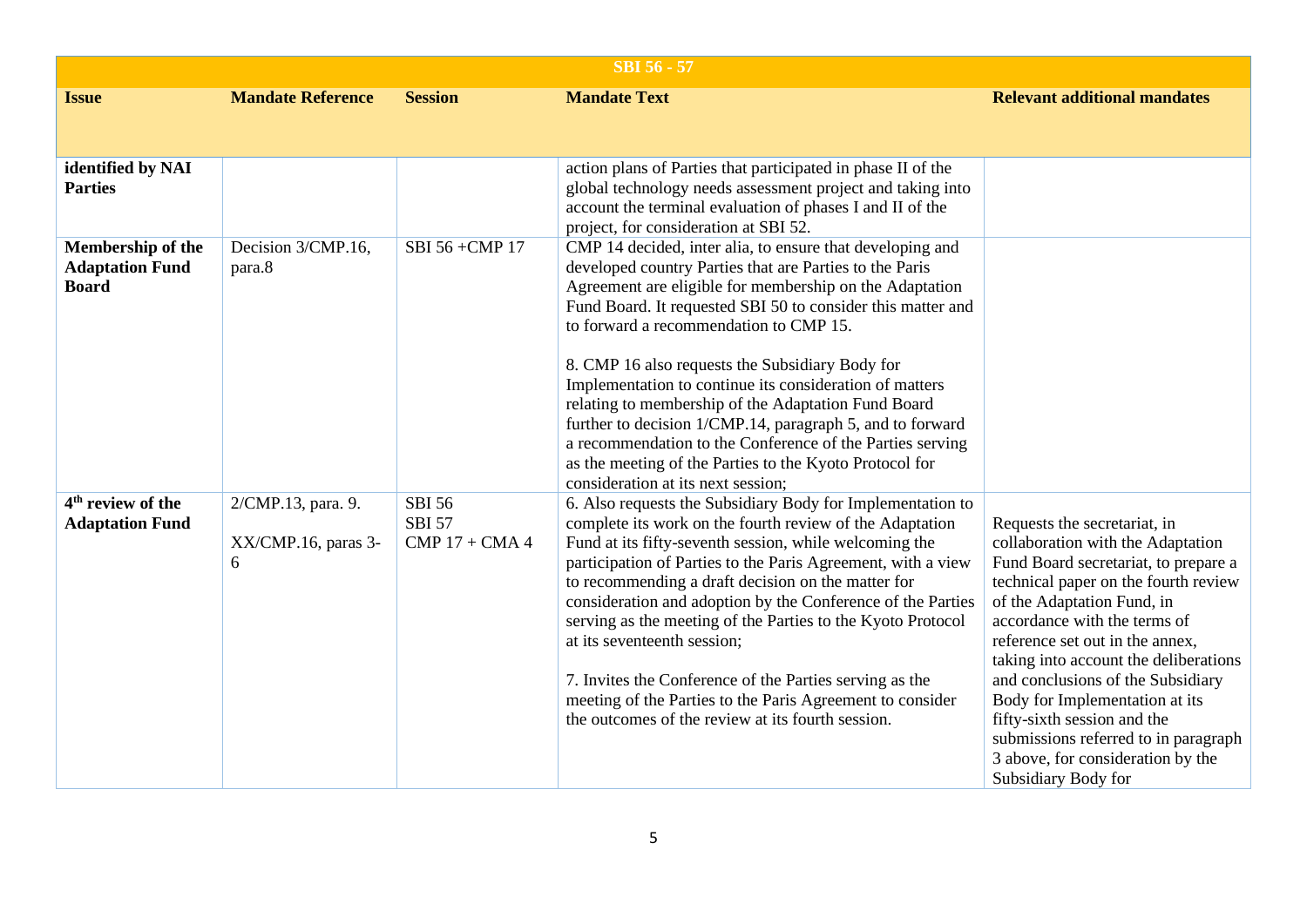| <b>SBI 56 - 57</b>                                                                                                                                                                     |                                                                      |                |                                                                                                                                                                                                                                                                                                                                                                                                                                            |                                                                                                                                                                                                                                                                                                                                                                                                                                                                        |  |
|----------------------------------------------------------------------------------------------------------------------------------------------------------------------------------------|----------------------------------------------------------------------|----------------|--------------------------------------------------------------------------------------------------------------------------------------------------------------------------------------------------------------------------------------------------------------------------------------------------------------------------------------------------------------------------------------------------------------------------------------------|------------------------------------------------------------------------------------------------------------------------------------------------------------------------------------------------------------------------------------------------------------------------------------------------------------------------------------------------------------------------------------------------------------------------------------------------------------------------|--|
| <b>Issue</b>                                                                                                                                                                           | <b>Mandate Reference</b>                                             | <b>Session</b> | <b>Mandate Text</b>                                                                                                                                                                                                                                                                                                                                                                                                                        | <b>Relevant additional mandates</b>                                                                                                                                                                                                                                                                                                                                                                                                                                    |  |
|                                                                                                                                                                                        |                                                                      |                |                                                                                                                                                                                                                                                                                                                                                                                                                                            | Implementation at its fifty-seventh<br>session (November 2022);                                                                                                                                                                                                                                                                                                                                                                                                        |  |
| (AIM)<br><b>Guidance to</b><br>secretariat on<br>approach to<br>admitting observers                                                                                                    | FCCC/CP/2019/13,<br>para. 18.<br>FCCC/SBI/2021/L.17,<br>paras. 10-11 | <b>SBI 56</b>  | COP 25 requested SBI 52 to review the approach to<br>admitting observer organizations and to provide any<br>relevant guidance to the secretariat.                                                                                                                                                                                                                                                                                          | 10. The SBI took note of the<br>information provided by the<br>secretariat on the process of<br>admission of observer organizations<br>to the UNFCCC.<br>11. In the light of the limited time<br>available at this s<br>session to adequately address this<br>issue, SBI 56 will continue the<br>discussions on the matter.                                                                                                                                            |  |
| (AIM)<br><b>Approaches and</b><br>initiatives to<br>increase the<br>efficiency of the<br><b>UNFCCC</b> process<br>towards enhancing<br>ambition and<br>strengthening<br>implementation | FCCC/SBI/2021/L.17,<br>para. 9<br>FCCC/SBI/2019/9,<br>para. 134.     | <b>SBI 56</b>  | SBI 50 welcomed the exchange of views by Parties on<br>approaches and initiatives to increase the efficiency of the<br>UNFCCC process towards enhancing ambition and<br>strengthening implementation and agreed that consideration<br>of this matter would continue at SBI 52.                                                                                                                                                             | 9. In the light of the limited time<br>available at this session to<br>adequately address this issue, the<br>SBI invited Parties and observer<br>organizations to submit via the<br>submission portal2 by 29 April<br>2022 views on approaches and<br>initiatives for increasing the<br>efficiency of the UNFCCC process<br>towards enhancing ambition and<br>strengthening implementation,<br>which will inform consideration of<br>the matter at SBI 56 (June 2022). |  |
| <b>Glasgow work</b><br>programme on ACE                                                                                                                                                | Decision x/CP.26,<br>para. 11.e and f<br>$x/CMA.3$ , para. x         | <b>SBI 56</b>  | (e) Undertake the development of an action plan at its fifty-<br>sixth session focusing on immediate action through short-<br>term, clear and time-bound activities, guided by the priority<br>areas set out in the Glasgow work programme, with a view<br>to recommending a draft decision on this matter for<br>adoption by Conference of the Parties at its twenty-seventh<br>session (November 2022) and the Conference of the Parties |                                                                                                                                                                                                                                                                                                                                                                                                                                                                        |  |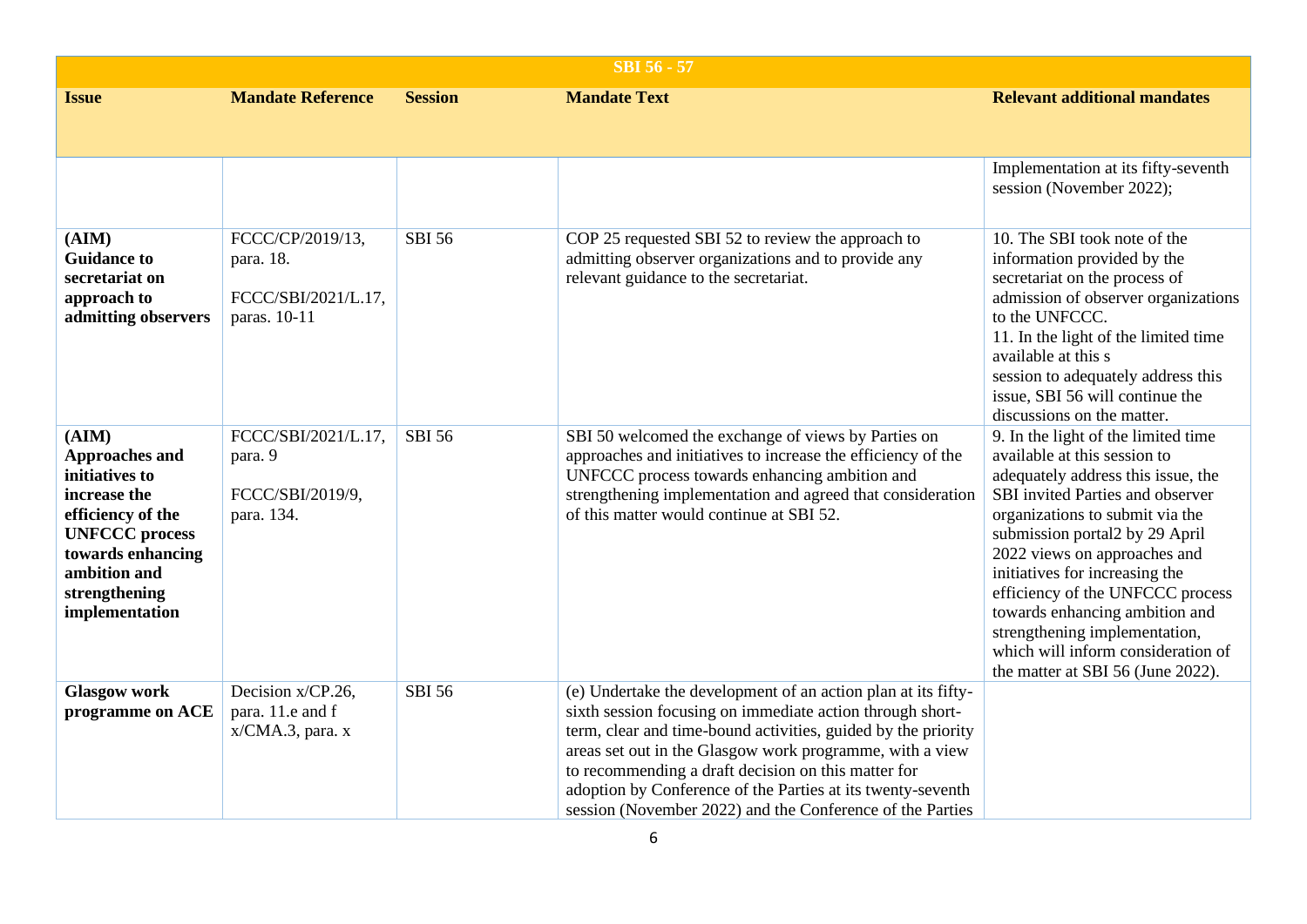| <b>SBI 56 - 57</b>                                                                                                         |                                                                        |                 |                                                                                                                                                                                                                                                                                                                                                                                                                                                                                               |                                                                                                                                                                                                                                                                                                   |
|----------------------------------------------------------------------------------------------------------------------------|------------------------------------------------------------------------|-----------------|-----------------------------------------------------------------------------------------------------------------------------------------------------------------------------------------------------------------------------------------------------------------------------------------------------------------------------------------------------------------------------------------------------------------------------------------------------------------------------------------------|---------------------------------------------------------------------------------------------------------------------------------------------------------------------------------------------------------------------------------------------------------------------------------------------------|
| <b>Issue</b>                                                                                                               | <b>Mandate Reference</b>                                               | <b>Session</b>  | <b>Mandate Text</b>                                                                                                                                                                                                                                                                                                                                                                                                                                                                           | <b>Relevant additional mandates</b>                                                                                                                                                                                                                                                               |
|                                                                                                                            |                                                                        |                 | serving as the meeting of the Parties to the Paris Agreement<br>at its fourth session (November 2022);<br>(f) Convene at its fifty-sixth session an in-session technical<br>workshop for Parties on how priority areas listed in<br>paragraph 11(b) above can guide implementation of the six<br>elements of Action for Climate Empowerment, through a<br>short-term action plan guiding, inter alia, the organization<br>of the annual in-session Action for Climate Empowerment<br>dialogue |                                                                                                                                                                                                                                                                                                   |
| <b>Intermediate review</b><br>of the enhanced<br>Lima work<br>programme on<br><b>Gender and its</b><br>gender action plan. | Decision 3/CP.25,<br>para 10.                                          | SBI 56 + COP 28 | Conduct an intermediate review of the progress of<br>implementation of the activities contained in the gender<br>action plan at the fifty-sixth session of the Subsidiary Body<br>for Implementation (June 2022)                                                                                                                                                                                                                                                                              | Decides to undertake a review of<br>the implementation of the enhanced<br>Lima work programme on gender<br>and its gender action plan at the<br>sixty-first session of the Subsidiary<br>Body for Implementation<br>(November 2024), identifying<br>progress and further work to be<br>undertaken |
| <b>Gender GAP</b><br>activities A4 and C2                                                                                  | Decision 3/CP.25,<br>Annex                                             | <b>SBI 56</b>   |                                                                                                                                                                                                                                                                                                                                                                                                                                                                                               | • A.4 (Table 1) Compilation and<br>synthesis report by the<br>secretariat on the submissions<br>from A.4<br>• $C.2$ (Table 3) Secretariat to<br>prepare a compilation of good<br>practices for integrating gender<br>into the work of the constituted<br>bodies                                   |
| <b>Gender GAP</b><br>activity A4                                                                                           | Decision 3/CP.25,<br>Annex<br>Reminder in decision<br>X/CP.26, para. 9 | <b>SBI 56</b>   | Secretariat to prepare a synthesis report on submissions on<br>the gender-differentiated impacts of climate change, the<br>role of women as agents of change and opportunities for<br>women                                                                                                                                                                                                                                                                                                   |                                                                                                                                                                                                                                                                                                   |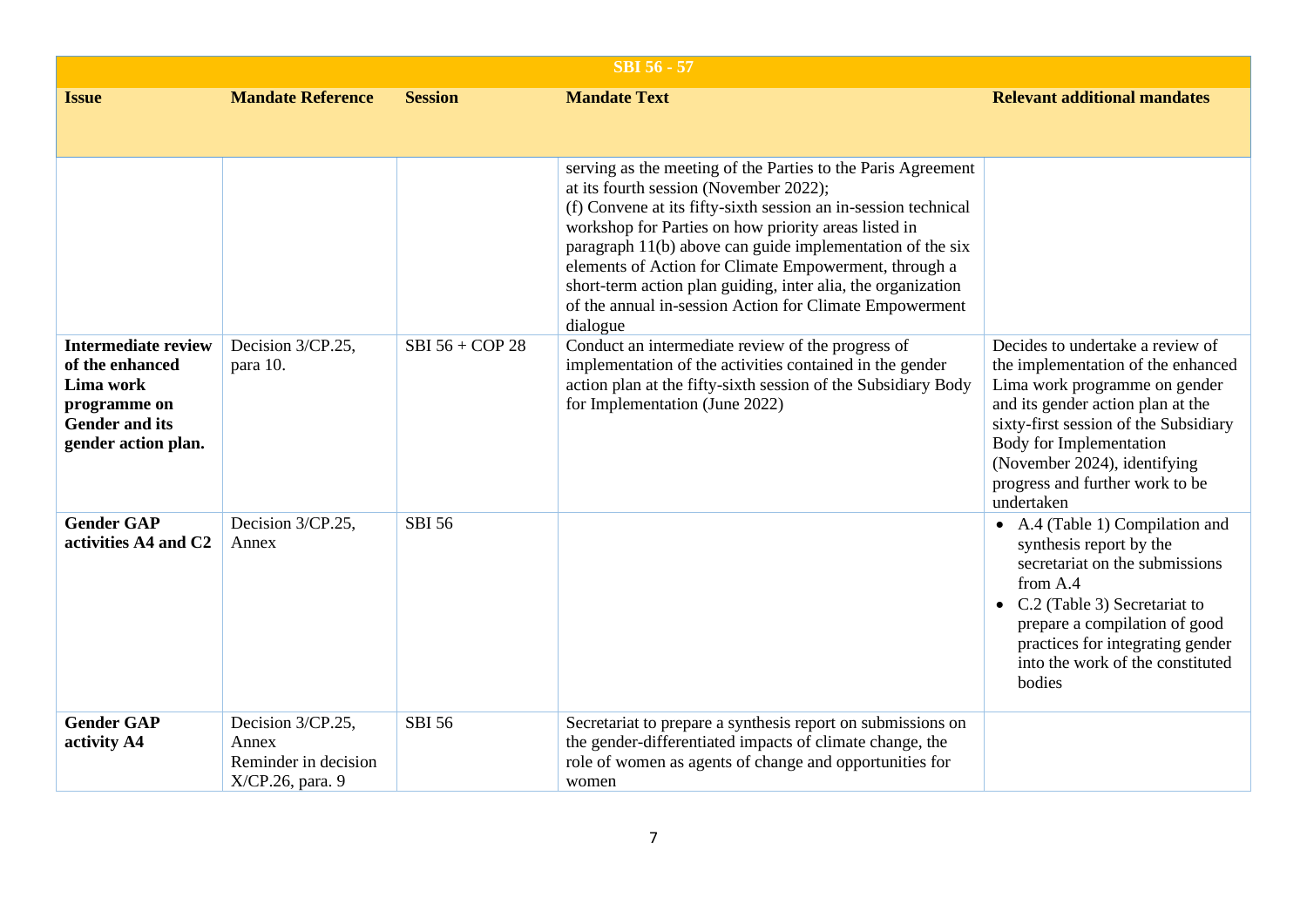| <b>SBI 56 - 57</b>                        |                                |                                     |                                                                                                                                                                                                                                                                                                                                                                                                                                                                                                                                                                      |                                                                                                                                                                                                                                                                                                                                                                                                                                                                                                                                 |  |
|-------------------------------------------|--------------------------------|-------------------------------------|----------------------------------------------------------------------------------------------------------------------------------------------------------------------------------------------------------------------------------------------------------------------------------------------------------------------------------------------------------------------------------------------------------------------------------------------------------------------------------------------------------------------------------------------------------------------|---------------------------------------------------------------------------------------------------------------------------------------------------------------------------------------------------------------------------------------------------------------------------------------------------------------------------------------------------------------------------------------------------------------------------------------------------------------------------------------------------------------------------------|--|
| <b>Issue</b>                              | <b>Mandate Reference</b>       | <b>Session</b>                      | <b>Mandate Text</b>                                                                                                                                                                                                                                                                                                                                                                                                                                                                                                                                                  | <b>Relevant additional mandates</b>                                                                                                                                                                                                                                                                                                                                                                                                                                                                                             |  |
| Gender                                    |                                | In preparation for<br><b>SBI 56</b> | Secretariat to prepare a synthesis report on the submissions<br>referred to in paragraph 3 above (see next column),<br>information and recommendations arising from virtual and<br>in-person workshops and events held between 1 December<br>2019 and 31 March 2022, and any relevant research<br>conducted in preparation for SBI 56.                                                                                                                                                                                                                               | Decision XX/CP.26:<br>Para.3: also invites Parties and<br>observers to submit via the<br>submission portal, by 31 March<br>2022, information on the progress<br>of implementation of the activities<br>contained in the gender action plan,<br>areas for improvement and further<br>work to be undertaken ();                                                                                                                                                                                                                   |  |
| Gender                                    | Decision XX/CP.26,<br>para. 11 | Prior to SBI 56                     | Requests the secretariat to prepare an informal summary<br>report prior to the fifty-sixth session of the Subsidiary Body<br>for Implementation reflecting clearly the proposed<br>responsibilities of and support for national gender and<br>climate change focal points to enable them to perform their<br>role, taking into account the multifarious, evolving and<br>Party-driven nature of the work and role of such focal<br>points;                                                                                                                           |                                                                                                                                                                                                                                                                                                                                                                                                                                                                                                                                 |  |
| <b>Gender GAP</b><br>activities B3 and E2 | Decision 3/CP.25,<br>Annex     | <b>SBI 57</b>                       | Secretariat to organize a Dialogue. Invite the Local<br>Communities and Indigenous Peoples Platform Facilitative<br>Working Group to collaborate and co-host a dialogue to<br>discuss advancing the leadership and highlighting the<br>solutions of local communities and indigenous women and<br>ways of enhancing their effective participation in climate<br>policy and action, to the extent that it is consistent with the<br>workplan of the Local Communities and Indigenous<br>Peoples Platform Facilitative Working Group and within<br>existing resources. | D.1 (Table 4) Submissions from<br>Parties and relevant organizations<br>on experience on gender-budgeting,<br>including into national budgets to<br>advance gender-responsive climate<br>policies, plans, strategies and action<br>E.2 (Table 5) Secretariat to prepare<br>a compilation and synthesis report<br>on the implementation of gender-<br>responsive climate policies, plans,<br>strategies and action, as appropriate,<br>reported by Parties in regular<br>reports and communications under<br>the UNFCCC process) |  |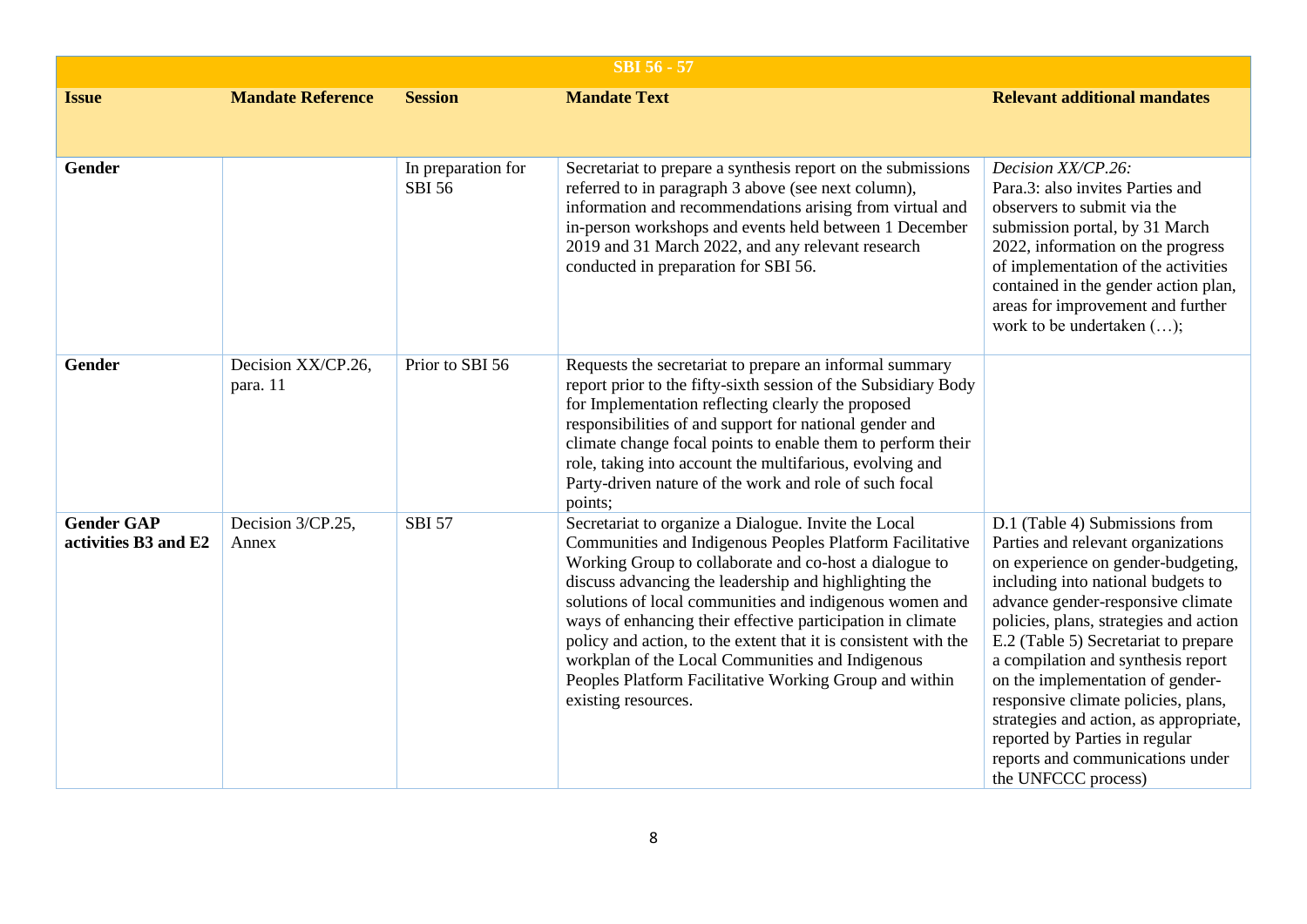| <b>SBI</b> standing agenda items                                                                                                                                 |                                                                                      |                                                                                          |                                                                                                                                                                                                                                                                                                                                                                                                                                                                                                |                                     |
|------------------------------------------------------------------------------------------------------------------------------------------------------------------|--------------------------------------------------------------------------------------|------------------------------------------------------------------------------------------|------------------------------------------------------------------------------------------------------------------------------------------------------------------------------------------------------------------------------------------------------------------------------------------------------------------------------------------------------------------------------------------------------------------------------------------------------------------------------------------------|-------------------------------------|
|                                                                                                                                                                  |                                                                                      |                                                                                          | <b>Recurring mandated events</b>                                                                                                                                                                                                                                                                                                                                                                                                                                                               |                                     |
| <b>Issue</b>                                                                                                                                                     | <b>Mandate Reference</b>                                                             | <b>Session</b>                                                                           | <b>Mandate Text</b>                                                                                                                                                                                                                                                                                                                                                                                                                                                                            | <b>Relevant additional mandates</b> |
|                                                                                                                                                                  |                                                                                      |                                                                                          |                                                                                                                                                                                                                                                                                                                                                                                                                                                                                                |                                     |
| <b>Work of the Least</b><br><b>Developed</b><br><b>Countries Expert</b><br>Group                                                                                 | Decision 6/CP.16,<br>para 3                                                          | Considered at each<br>SBI session,<br>including reports on<br>its most recent<br>meeting | The LEG develops a two-year rolling programme of work<br>for consideration by the SBI at its first sessional meeting of<br>each year and reports on its work to the SBI at each of its<br>sessions.                                                                                                                                                                                                                                                                                            |                                     |
| <b>Summary reports</b><br>on the technical<br>analysis of biennial<br>update reports of<br><b>Parties not included</b><br>in Annex I to the<br><b>Convention</b> | Decision 2/CP.17,<br>annex IV, para. 5, and<br>decision 20/CP.19,<br>annex, para. 11 | Presented at each<br>SBI session                                                         | COP 17 requested non-Annex I Parties to submit BURs<br>every two years, noting that the least developed country<br>Parties and small island developing States may submit<br>BURs at their discretion. A technical analysis of the BUR<br>is conducted by a team of technical experts in consultation<br>with the Party, which results in a summary report. The<br>summary report on the technical analysis of each BUR is<br>made available on the UNFCCC website and presented to<br>the SBI. |                                     |
| <b>Implementation of</b><br>the framework for<br>capacity-building in<br>developing<br>countries                                                                 | Decision 2/CP.7, paras<br>1 and 10.                                                  | Considered at each<br>SBI session                                                        | COP 7 adopted the framework for capacity-building in<br>developing countries and requested the progress of<br>implementation of the framework to be regularly monitored<br>and reported on to the COP at each of its sessions.                                                                                                                                                                                                                                                                 |                                     |
| <b>Capacity-building</b><br>work of bodies<br>established under<br>the Convention and<br>its Kyoto Protocol.                                                     | Decision 2/CP.17,<br>paragraph 146<br>Decision 1/CP.18,<br>paragraph 78              | Considered at each<br>spring session                                                     | Requests the secretariat to continue to prepare the reports<br>referred to in decision 2/CP.7, paragraph 9(c), and decision<br>$4/CP.12$ , paragraph $1(c)$ , as well as the compilation and<br>synthesis reports referred to in decision 2/CP.17,<br>paragraphs 146 and 150, and to make the reports available<br>to the Subsidiary Body for Implementation at its sessions<br>coinciding with the meetings of the Durban Forum, in order<br>to facilitate the discussions at those meetings; |                                     |
| <b>Arrangements for</b><br>intergovernmental<br>meetings                                                                                                         | Convention Art.8.2,<br>Kyoto Protocol<br>Art.14.2, Paris<br>Agreement Art. 17.2      | Considered at each<br>spring session                                                     | Article 8, paragraph 2, of the Convention, Article 14,<br>paragraph 2, of the Kyoto Protocol and Article 17,<br>paragraph 2, of the Paris Agreement provide that the<br>functions of the secretariat shall be, inter alia, to make<br>arrangements for sessions of the COP, the CMP and the<br>CMA (hereinafter the governing bodies) and the subsidiary                                                                                                                                       |                                     |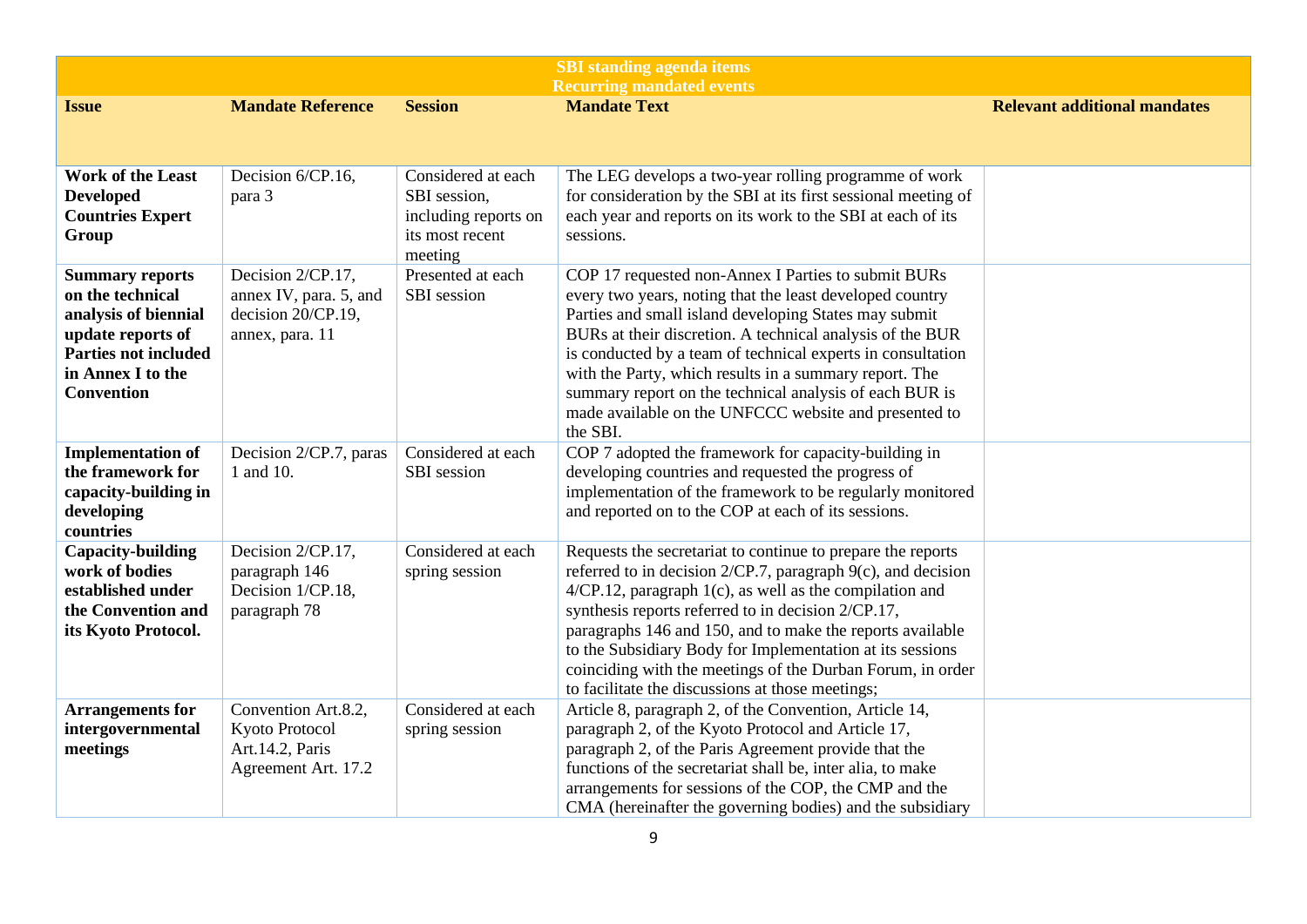| <b>SBI</b> standing agenda items                                                                                                                     |                                                     |                                                                    |                                                                                                                                                                                                                                                                                                                                                                                                                                                                                                  |                                                                                                                                                                                                                                                                            |
|------------------------------------------------------------------------------------------------------------------------------------------------------|-----------------------------------------------------|--------------------------------------------------------------------|--------------------------------------------------------------------------------------------------------------------------------------------------------------------------------------------------------------------------------------------------------------------------------------------------------------------------------------------------------------------------------------------------------------------------------------------------------------------------------------------------|----------------------------------------------------------------------------------------------------------------------------------------------------------------------------------------------------------------------------------------------------------------------------|
|                                                                                                                                                      |                                                     |                                                                    | <b>Recurring mandated events</b>                                                                                                                                                                                                                                                                                                                                                                                                                                                                 |                                                                                                                                                                                                                                                                            |
| <b>Issue</b>                                                                                                                                         | <b>Mandate Reference</b>                            | <b>Session</b>                                                     | <b>Mandate Text</b>                                                                                                                                                                                                                                                                                                                                                                                                                                                                              | <b>Relevant additional mandates</b>                                                                                                                                                                                                                                        |
|                                                                                                                                                      |                                                     |                                                                    |                                                                                                                                                                                                                                                                                                                                                                                                                                                                                                  |                                                                                                                                                                                                                                                                            |
|                                                                                                                                                      |                                                     |                                                                    |                                                                                                                                                                                                                                                                                                                                                                                                                                                                                                  |                                                                                                                                                                                                                                                                            |
|                                                                                                                                                      |                                                     |                                                                    | bodies under the Convention and to provide them with<br>services as required. In order to make the necessary<br>arrangements for intergovernmental meetings, the<br>secretariat periodically seeks guidance from the SBI under<br>its agenda item "Arrangements for intergovernmental                                                                                                                                                                                                            |                                                                                                                                                                                                                                                                            |
|                                                                                                                                                      |                                                     |                                                                    | meetings                                                                                                                                                                                                                                                                                                                                                                                                                                                                                         |                                                                                                                                                                                                                                                                            |
| <b>ACE</b> dialogue                                                                                                                                  | Decision x/CP.27,<br>para. 11.<br>x/CMA.3, para. x  | Standing mandated<br>event (spring<br>session)                     | 11.; (b) Hold an annual in-session Action for Climate<br>Empowerment dialogue at its first regular session of each<br>year with the participation of Parties, representatives of<br>relevant constituted bodies, and relevant experts,<br>practitioners and stakeholders that focuses on the progress<br>of implementation of the Glasgow work programme and on<br>its four priority areas: policy coherence; coordinated action;<br>tools and support; and monitoring, evaluation and reporting | (c) Focus the first in-session<br>dialogue, to be held at its fifty-sixth<br>session (June 2022), on the<br>engagement of children and youth<br>in implementation of the four<br>priority areas of the Glasgow work<br>programme referred to in paragraph<br>$11(b)$ above |
| <b>Glasgow work</b><br>programme on ACE                                                                                                              | Decision x/CP.27,<br>para. 11.d<br>x/CMA.3, para. x | Standing agenda<br>item on reporting<br>progress (fall<br>session) | (d) Consider, at its second regular session each year, the<br>annual summary report to be prepared by the secretariat on<br>progress in implementing activities under the Glasgow<br>work programme (see para. 12(a) below);                                                                                                                                                                                                                                                                     |                                                                                                                                                                                                                                                                            |
| <b>Status of</b><br>contributions                                                                                                                    | Decision 15/CP.1,<br>annex, para. 11                | Considered at each<br>session                                      | The head of the Convention secretariat shall acknowledge<br>promptly all pledges and contributions and shall inform the<br>Parties, at least twice a year, of the status of pledges and<br>payments of contributions.                                                                                                                                                                                                                                                                            |                                                                                                                                                                                                                                                                            |
| <b>Secretariat</b><br>activities,<br>programme delivery<br>highlights and<br>financial<br>performance.<br><b>Annual report by</b><br>the secretariat | Decision 21/CP.23,<br>paragraph 18                  | Considered at each<br>SBI spring session                           | Requests the secretariat to prepare and make available an<br>annual report as outlined in document<br>FCCC/SBI/2016/INF.14, paragraph 37, to be considered at<br>each session of the Subsidiary Body for Implementation<br>following the closure of the preceding financial year,<br>providing information on the secretariat's activities in the<br>preceding year, programme delivery highlights and<br>financial performance                                                                  |                                                                                                                                                                                                                                                                            |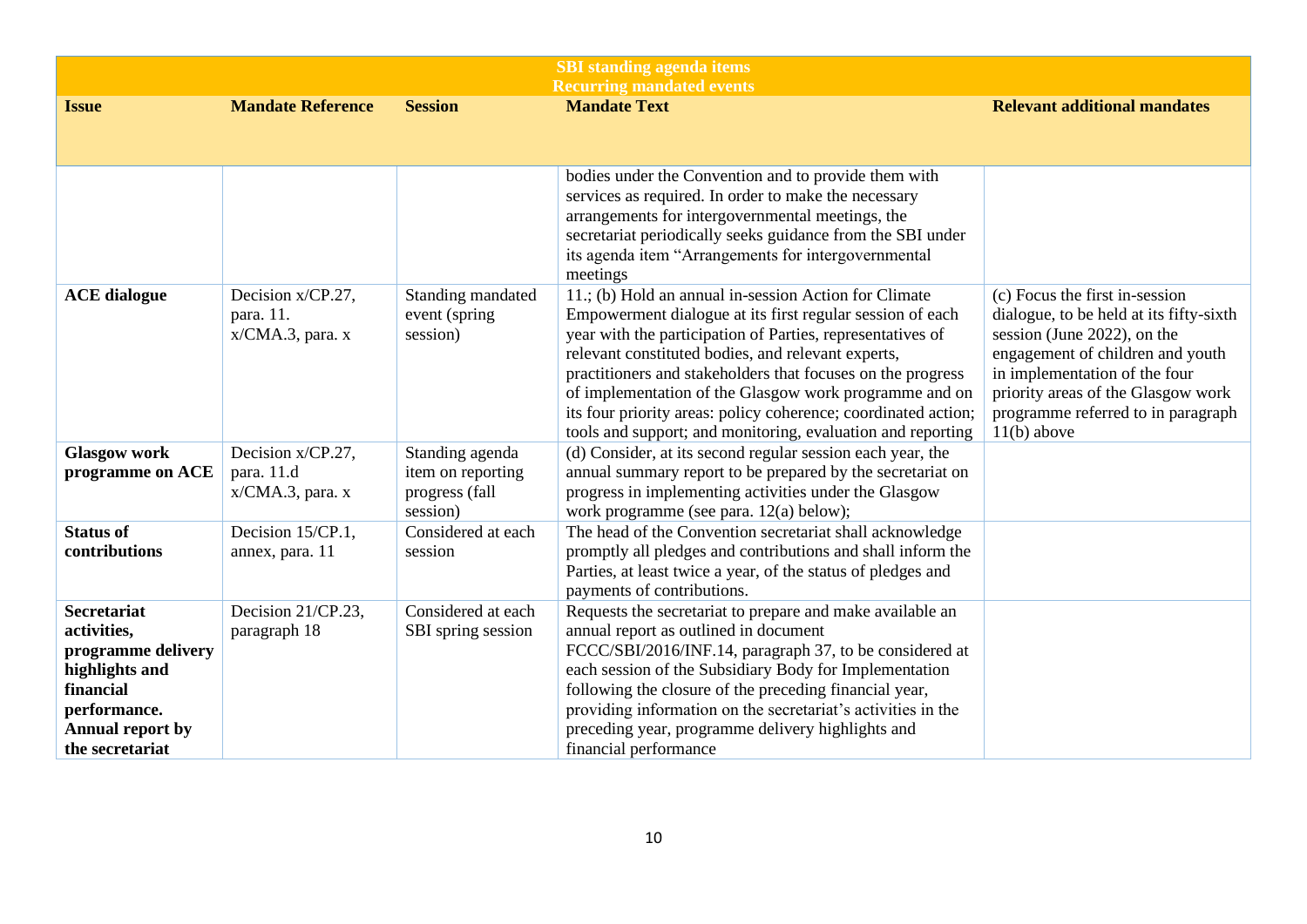| <b>SBI</b> standing agenda items                                                                                                                                   |                                        |                                                                             |                                                                                                                                                                                                                                                                                                                                                                                                                                                                                                                                                                                                     |                                     |
|--------------------------------------------------------------------------------------------------------------------------------------------------------------------|----------------------------------------|-----------------------------------------------------------------------------|-----------------------------------------------------------------------------------------------------------------------------------------------------------------------------------------------------------------------------------------------------------------------------------------------------------------------------------------------------------------------------------------------------------------------------------------------------------------------------------------------------------------------------------------------------------------------------------------------------|-------------------------------------|
| <b>Issue</b>                                                                                                                                                       | <b>Mandate Reference</b>               | <b>Session</b>                                                              | <b>Recurring mandated events</b><br><b>Mandate Text</b>                                                                                                                                                                                                                                                                                                                                                                                                                                                                                                                                             | <b>Relevant additional mandates</b> |
|                                                                                                                                                                    |                                        |                                                                             |                                                                                                                                                                                                                                                                                                                                                                                                                                                                                                                                                                                                     |                                     |
| <b>Budgetary</b><br>implications of<br><b>UNFCCC</b><br>mandates: standard<br>costs.                                                                               | Decision 18/CP.24,<br>para. 15         | Considered at each<br>session                                               | Requests the Executive Secretary to prepare, regularly<br>update and publish before each session of the subsidiary<br>bodies brief reports on standard costs and, if available,<br>options for reducing the cost of activities where practicable.                                                                                                                                                                                                                                                                                                                                                   |                                     |
| <b>Efforts to further</b><br>improve the<br>efficiency and<br>transparency of the<br><b>UNFCCC</b> budget<br>process                                               | Decision 18/CP.25,<br>para. 19         | Considered at each<br>SBI spring session                                    | Request the secretariat to report on its efforts to further<br>improve the efficiency and transparency of the UNFCCC<br>budget process and documentation for consideration at the<br>first session of the Subsidiary Body for Implementation<br>each year, including on its implementation of this decision,<br>and on the provisions on other budgetary matters contained<br>in decision 18/CP.24                                                                                                                                                                                                  |                                     |
| Durban forum on<br>capacity-building                                                                                                                               | Decision 2/CP.17<br>paras 144 and 147. | Each spring session                                                         | COP 17 requested the SBI to further enhance the<br>monitoring and review of the effectiveness of capacity-<br>building by organizing an annual in-session Durban Forum<br>with the aim of sharing experience and exchanging ideas,<br>best practices and lessons learned among relevant<br>stakeholders regarding the implementation of capacity-<br>building activities.                                                                                                                                                                                                                           |                                     |
| <b>Report on the</b><br><b>Durban Forum</b>                                                                                                                        | Decision 2/CP.17<br>paras 144 and 147. | Considered at each<br>SBI session held in<br>conjunction with<br><b>COP</b> | It also requested the secretariat to prepare a summary report<br>on the Durban Forum for consideration by the SBI.                                                                                                                                                                                                                                                                                                                                                                                                                                                                                  |                                     |
| <b>Report on national</b><br>greenhouse gas<br>inventory data from<br><b>Parties included in</b><br><b>Annex I to the</b><br><b>Convention for</b><br>1990-2021 xx | Decision 13/CP.20,<br>para 10.         | Considered at each<br>SBI session held in<br>conjunction with<br><b>COP</b> | Decides that a summary of the document mentioned in<br>paragraph 8 above will be published in electronic format<br>for consideration by the Conference of the Parties and the<br>subsidiary bodies, and that this summary will include<br>trends in greenhouse gas emissions by sources and<br>removals by sinks and an assessment of the adherence of<br>the reported inventory information to the "Guidelines for<br>the preparation of national communications by Parties<br>included in Annex I to the Convention, Part I: UNFCCC<br>reporting guidelines on annual greenhouse gas inventories" |                                     |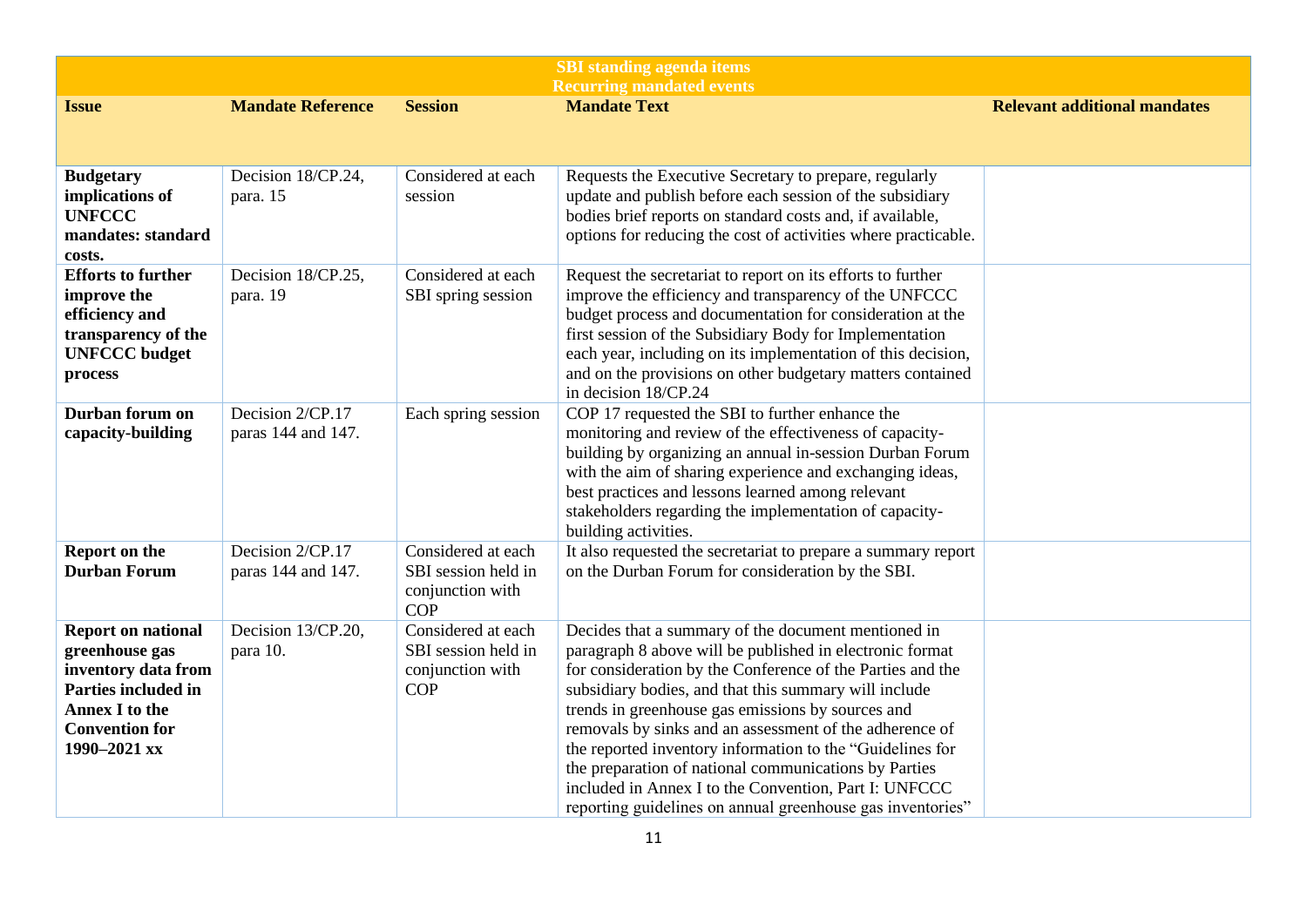| <b>SBI</b> standing agenda items                                                                                                                                                                                                                                                                                                                                                                                                                                                                                                                                                                                                                                                   |                                                                                                                                                                                                                                                                                                                                                                      |                |                                                                                                                                                                      |                                     |  |  |
|------------------------------------------------------------------------------------------------------------------------------------------------------------------------------------------------------------------------------------------------------------------------------------------------------------------------------------------------------------------------------------------------------------------------------------------------------------------------------------------------------------------------------------------------------------------------------------------------------------------------------------------------------------------------------------|----------------------------------------------------------------------------------------------------------------------------------------------------------------------------------------------------------------------------------------------------------------------------------------------------------------------------------------------------------------------|----------------|----------------------------------------------------------------------------------------------------------------------------------------------------------------------|-------------------------------------|--|--|
| <b>Issue</b>                                                                                                                                                                                                                                                                                                                                                                                                                                                                                                                                                                                                                                                                       | <b>Mandate Reference</b>                                                                                                                                                                                                                                                                                                                                             | <b>Session</b> | <b>Recurring mandated events</b><br><b>Mandate Text</b>                                                                                                              | <b>Relevant additional mandates</b> |  |  |
|                                                                                                                                                                                                                                                                                                                                                                                                                                                                                                                                                                                                                                                                                    |                                                                                                                                                                                                                                                                                                                                                                      |                |                                                                                                                                                                      |                                     |  |  |
|                                                                                                                                                                                                                                                                                                                                                                                                                                                                                                                                                                                                                                                                                    |                                                                                                                                                                                                                                                                                                                                                                      |                |                                                                                                                                                                      |                                     |  |  |
|                                                                                                                                                                                                                                                                                                                                                                                                                                                                                                                                                                                                                                                                                    |                                                                                                                                                                                                                                                                                                                                                                      |                | and the provisions of relevant decisions of the Conference<br>of the Parties, including information on any delays in<br>submitting the annual inventory information. |                                     |  |  |
|                                                                                                                                                                                                                                                                                                                                                                                                                                                                                                                                                                                                                                                                                    | prepared by the secretariat and relevant constituted bodies according to their work plans.)                                                                                                                                                                                                                                                                          |                | Standing SBI agenda items (ongoing monitoring of implementation issues. Work under these items includes consideration of reports and other documents                 |                                     |  |  |
| Reporting and review from Annex I Parties (each session)<br>Reporting from non-Annex I Parties (each session, including the work of the CGE at session held in conjunction with the COP)<br>LDC matters (each session)<br>Poznan strategic programme on technology (session held in conjunction with the COP)<br>Capacity-building under the Convention and the Kyoto Protocol (each session)<br>Report on ACE activities (session held in conjunction with the COP)<br>Gender and climate change (session held in conjunction with the COP)<br>Arrangements for intergovernmental meetings (Spring session)<br>Administrative, financial and institutional matters (each session) |                                                                                                                                                                                                                                                                                                                                                                      |                |                                                                                                                                                                      |                                     |  |  |
|                                                                                                                                                                                                                                                                                                                                                                                                                                                                                                                                                                                                                                                                                    |                                                                                                                                                                                                                                                                                                                                                                      |                |                                                                                                                                                                      |                                     |  |  |
| Gender workshops under the GAP (as per GAP)                                                                                                                                                                                                                                                                                                                                                                                                                                                                                                                                                                                                                                        | Recurring mandated events convened in conjunction with SBI sessions:<br>Multilateral assessment under the IAR process (as needed)<br>Facilitative Sharing of views under the ICA process (as needed)<br>ACE Dialogue (Spring session)<br>Durban Forum on Capacity-Building (Spring session)<br>Meetings of the Paris Committee on Capacity Building (Spring session) |                |                                                                                                                                                                      |                                     |  |  |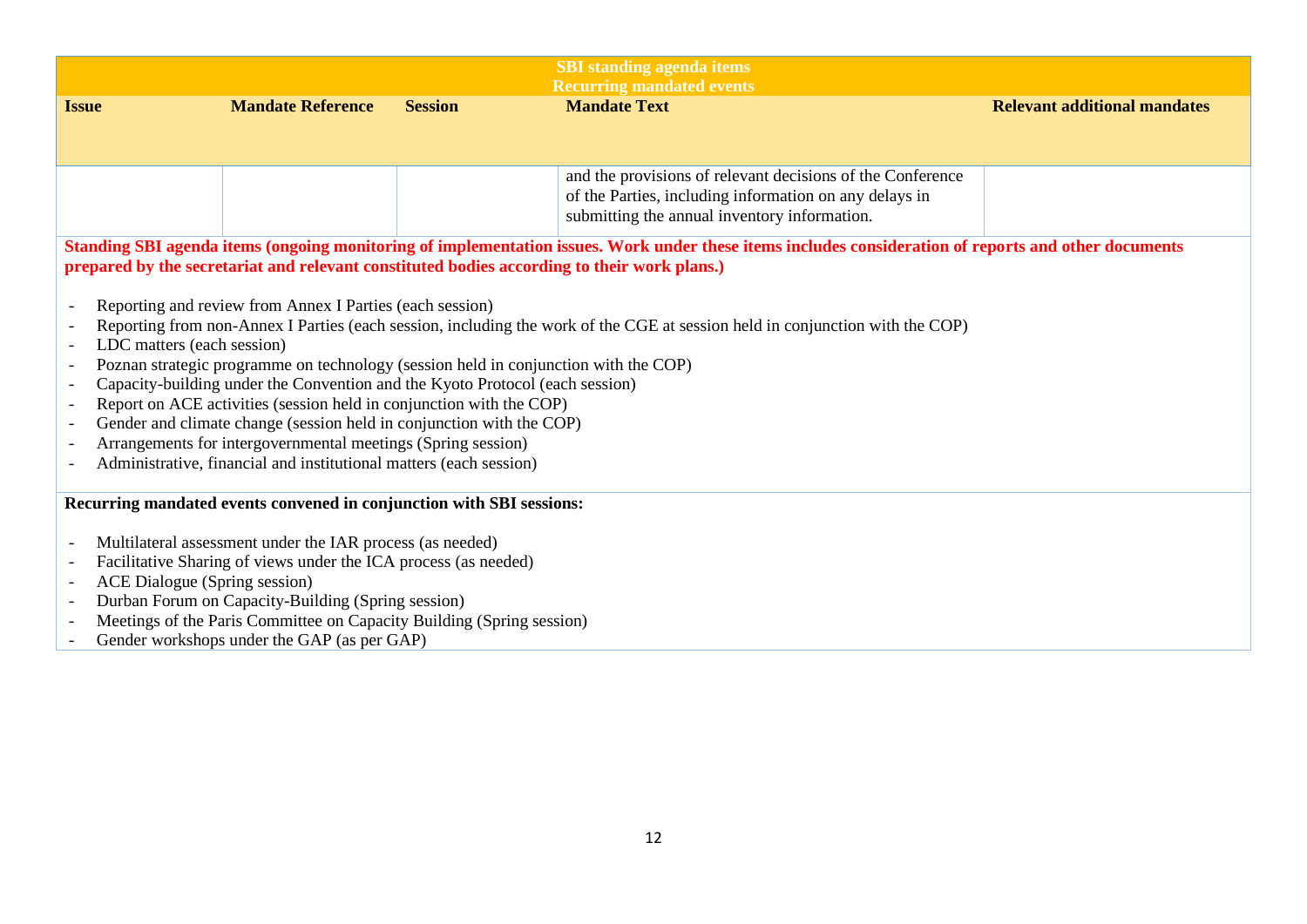| <b>SBSTA 56 - 57</b>                                                                                                                                                                                                               |                                |                          |                                                                                                                                                                                                                                                                                                                                                                                                                                                                                                                                                                                                                                                                  |                                                                                                                                                                                                                                                                                                                            |  |
|------------------------------------------------------------------------------------------------------------------------------------------------------------------------------------------------------------------------------------|--------------------------------|--------------------------|------------------------------------------------------------------------------------------------------------------------------------------------------------------------------------------------------------------------------------------------------------------------------------------------------------------------------------------------------------------------------------------------------------------------------------------------------------------------------------------------------------------------------------------------------------------------------------------------------------------------------------------------------------------|----------------------------------------------------------------------------------------------------------------------------------------------------------------------------------------------------------------------------------------------------------------------------------------------------------------------------|--|
| <b>Issue</b>                                                                                                                                                                                                                       | <b>Mandate Reference</b>       | <b>Session</b>           | <b>Mandate Text</b>                                                                                                                                                                                                                                                                                                                                                                                                                                                                                                                                                                                                                                              | <b>Relevant additional mandates</b>                                                                                                                                                                                                                                                                                        |  |
| Dialogue on the<br>ocean and<br>climate change                                                                                                                                                                                     | 1/CP.26, para. 61              | 56,<br>COP <sub>27</sub> | Also invites the Chair of the Subsidiary Body for Scientific and<br>Technological Advice to hold an annual dialogue, starting at the<br>fifty-sixth session of the Subsidiary Body for Scientific and<br>Technological Advice (June 2022), to strengthen ocean-based<br>action and to prepare an informal summary report thereon and make it<br>available to the Conference of the Parties at its subsequent session                                                                                                                                                                                                                                             | Invited the relevant work<br>$60.$ $\bullet$<br>programmes and constituted bodies<br>under the UNFCCC to consider<br>how to integrate and strengthen<br>ocean-based action in their existing<br>mandates and workplans and to<br>report on these activities within the<br>existing reporting processes, as<br>appropriate; |  |
| Dialogue on the<br>relationship<br>between land and<br>climate change<br>adaptation<br>related matters                                                                                                                             | 1/CP.26, para. 59              | COP <sub>27</sub>        | Requests the Chair of the Subsidiary Body for Scientific and<br>Technological Advice to prepare an informal summary report thereon<br>and make it available to the Conference of the Parties at its twenty-<br>seventh session                                                                                                                                                                                                                                                                                                                                                                                                                                   | 59. Invites Parties to submit views<br>on how to enhance climate action<br>on land under the existing<br>UNFCCC programmes and<br>activities in paragraph 75 of the<br>report on the dialogue on the<br>relationship between land and<br>climate change adaptation related<br>matters referred to in paragraph 58          |  |
| Methodological<br>issues under the<br><b>Convention</b><br><b>Revision of the</b><br><b>UNFCCC</b><br>reporting<br>guidelines on<br>annual<br>inventories for<br><b>Parties included</b><br>in Annex I to the<br><b>Convention</b> | FCCC/SBSTA/2013/5,<br>para. 82 | 56                       | The SBSTA agreed to further discuss the reporting of carbon dioxide<br>emissions/removals relating to harvested wood products, taking into<br>account Parties' experience in reporting on harvested wood products,<br>including their experience in the use of the different approaches set out<br>in the 2006 IPCC Guidelines for National Greenhouse Gas Inventories.<br>It also agreed to continue such discussions at SBSTA 46.<br>SBSTA51 noted that Parties had not been able to agree on conclusions.<br>In accordance with rule 16 of the draft rules of procedure being applied,<br>the matter will be included on the provisional agenda for SBSTA 52. | SBSTA 52-55 agreed to defer<br>consideration to SBSTA 56                                                                                                                                                                                                                                                                   |  |
| <b>Common metrics</b><br>to calculate the<br>carbon dioxide                                                                                                                                                                        | FCCC/SBSTA/2017/7,<br>para. 83 | 56                       | Continue consideration of common metrics at SBSTA 50 (June 2019)<br>to be able to take into account the deliberations under the APA on<br>common metrics.                                                                                                                                                                                                                                                                                                                                                                                                                                                                                                        | SBSTA51 noted that Parties had<br>not                                                                                                                                                                                                                                                                                      |  |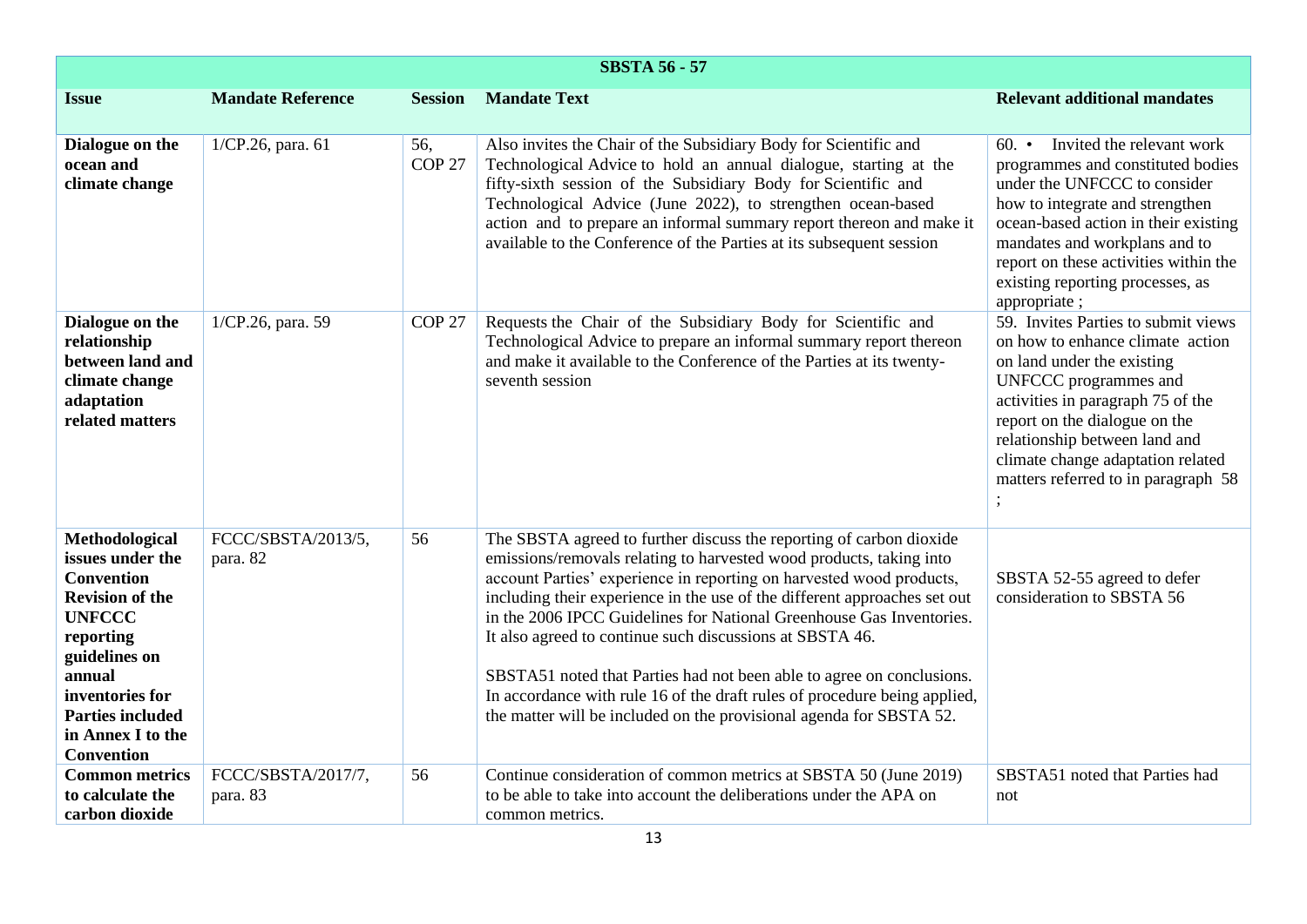| equivalence of<br>greenhouse gases                                                                                                                                             |                                |    | been able to agree on conclusions. In accordance with rule 16 of the<br>draft rules of procedure being applied, the matter will be included on<br>the provisional agenda for SBSTA 52.                                                                                                                                                                                                                                                                                                                                                                                                                                                                                                                                                                                                                                                                                                                                                                                                                                                                                                                                                                                                                                                                                                                                                                            | SBSTA 52-55 agreed to defer<br>consideration to SBSTA 56           |
|--------------------------------------------------------------------------------------------------------------------------------------------------------------------------------|--------------------------------|----|-------------------------------------------------------------------------------------------------------------------------------------------------------------------------------------------------------------------------------------------------------------------------------------------------------------------------------------------------------------------------------------------------------------------------------------------------------------------------------------------------------------------------------------------------------------------------------------------------------------------------------------------------------------------------------------------------------------------------------------------------------------------------------------------------------------------------------------------------------------------------------------------------------------------------------------------------------------------------------------------------------------------------------------------------------------------------------------------------------------------------------------------------------------------------------------------------------------------------------------------------------------------------------------------------------------------------------------------------------------------|--------------------------------------------------------------------|
| Land use, land-<br>use change and<br>forestry under<br>Article 3,<br>paragraphs 3 and<br>4, of the Kyoto<br><b>Protocol and</b><br>under the clean<br>development<br>mechanism | 2/CMP.7, paras. 5, 6, 7,<br>10 | 56 | CMP7 (Doha, Dec 2011) requested the SBSTA to initiate four work<br>programmes related to LULUCF matters under the Kyoto Protocol by<br>decision 2/CMP.7: Land use, land-use change and forestry.<br>The four work programmes were mandated as follows:<br>(a) To explore more comprehensive accounting of anthropogenic<br>emissions by sources and removals by sinks from LULUCF activities,<br>including through a more inclusive activity-based approach or a land-<br>based approach, and report to the CMP on the outcomes of the work<br>programme (decision 2/CMP.7, paragraph 5);<br>(b) To consider and, as appropriate, develop and recommend modalities<br>and procedures for possible additional LULUCF activities under the<br>CDM with a view to forwarding a draft decision on this matter to the<br>CMP (decision 2/CMP.7, paragraph 6);<br>(c) To consider and, as appropriate, develop and recommend modalities<br>and procedures for alternative approaches to addressing the risk of<br>nonpermanence under the CDM with a view to forwarding a draft<br>decision on this matter to the CMP (decision 2/CMP.7, paragraph 7);<br>(d) To develop and recommend modalities and procedures for applying<br>the concept of additionality with a view to forwarding a draft decision<br>on this matter to the CMP (decision 2/CMP.7, paragraph 10); | 52-55 agreed to defer consideration<br>of this matter to SBSTA 56. |
| <b>Implications of</b><br>the inclusion of<br>reforestation of<br>lands with forest<br>in exhaustion as<br>afforestation and<br>reforestation<br>clean<br>development          | 2/CMP.4, para. 42              | 56 | CMP 4 (Poznan, Dec 2008) requested the Executive Board of the CDM<br>to assess the implications of the possible inclusion of lands with forests<br>in exhaustion as afforestation and reforestation CDM project activities.<br>In its recommendation the Board agreed that the legal implication of the<br>above definition was a revision of decision 16/CMP.1, annex, section<br>D, by introducing a new paragraph 13 (bis) as follows: "For the first<br>commitment period, reforestation activities shall be limited to<br>reforestation occurring on those lands that did not contain forest or<br>contained forest in exhaustion on 31 December 1989."                                                                                                                                                                                                                                                                                                                                                                                                                                                                                                                                                                                                                                                                                                      | 52-55 agreed to defer consideration<br>of this matter to SBSTA 56. |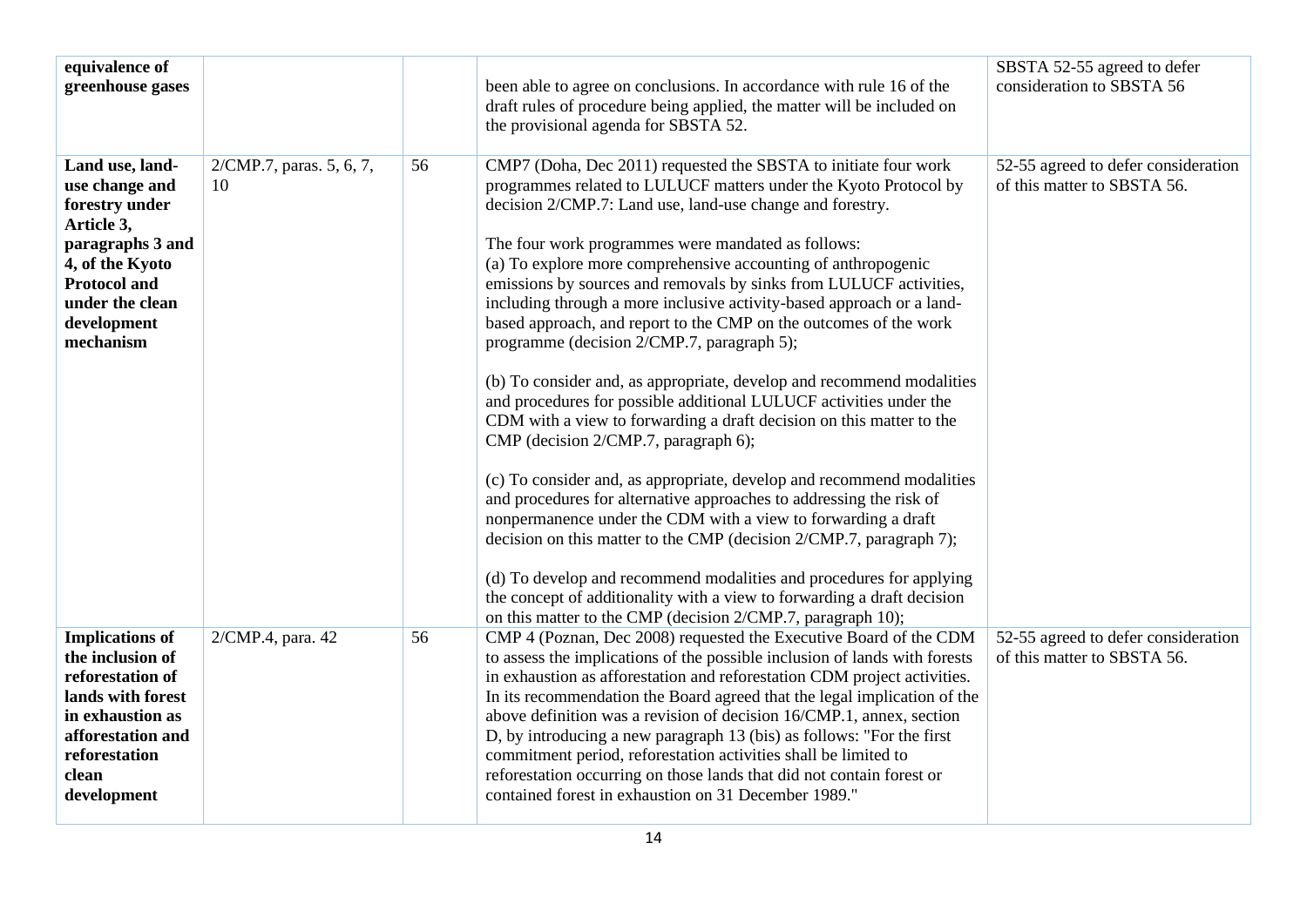| mechanism<br>project activities                                                                                                                                                                                                                                                                                                    | 2/CMP.5, para. 28 |                             | CMP 5 (Copenhagen, Dec 2009) requested the SBSTA to assess the<br>implications of the recommendation made by the Executive Board of<br>the CDM in response to the above mandate. Following the above<br>mandate, the SBSTA has considered this agenda item from SBSTA 32<br>to SBSTA 50 without reaching an agreement. During this period this<br>agenda item has skipped some sessions in order to allow time for<br>Parties' views to develop.                                                                                                                                                                                                                                                                                                                                                                                                                                  |                                                                                                                                                |
|------------------------------------------------------------------------------------------------------------------------------------------------------------------------------------------------------------------------------------------------------------------------------------------------------------------------------------|-------------------|-----------------------------|-----------------------------------------------------------------------------------------------------------------------------------------------------------------------------------------------------------------------------------------------------------------------------------------------------------------------------------------------------------------------------------------------------------------------------------------------------------------------------------------------------------------------------------------------------------------------------------------------------------------------------------------------------------------------------------------------------------------------------------------------------------------------------------------------------------------------------------------------------------------------------------|------------------------------------------------------------------------------------------------------------------------------------------------|
| <b>Reporting and</b><br>review under<br>Article 13 of the<br><b>Paris Agreement:</b><br><b>Options</b> for<br>conducting<br>reviews on a<br>voluntary basis of<br>information<br>reported<br>pursuant to<br>decision<br>18/CMA.1,<br>annex, chapter<br><b>IV</b> (adaptation<br>information) and<br>respective<br>training courses | 5/CMA.3, para. 38 | <b>SBSTA</b><br>56<br>CMA4  | Requests the SBSTA to consider the options for conducting reviews on<br>a voluntary basis of the information reported pursuant to decision<br>18/CMA.1, annex, chapter IV, and respective training courses needed to<br>facilitate these voluntary reviews, including the associated budgetary<br>considerations, with a view to a decision at CMA.4                                                                                                                                                                                                                                                                                                                                                                                                                                                                                                                              |                                                                                                                                                |
| Cooperative<br>approaches Art<br>6.2 of the PA:<br>recommendations<br>on special<br>circumstances of<br>LDCs and SIDS,<br>and<br>corresponding<br>adjustments                                                                                                                                                                      | 2/CMA.3, para. 3  | <b>SBSTA</b><br>56,<br>CMA4 | Requests the Subsidiary Body for Scientific and Technological Advice<br>to undertake the following work, on the basis of the guidance in the<br>annex, to develop recommendations for consideration and adoption by<br>the Conference of the Parties serving as the meeting of the Parties to the<br>Paris Agreement at its fourth session (November 2022) on:<br>a. The special circumstances of the least developed countries and<br>small island developing States;<br>b. Elaboration of further guidance in relation to corresponding<br>adjustments for multi-year and single-year nationally<br>determined contributions, in a manner that ensures the<br>avoidance of double counting, on:<br>Methods for establishing an indicative trajectory,<br>i.<br>trajectories or budgets and for averaging, including<br>with respect to relevant indicators, and for calculating | Cooperative approaches Art 6.2 of<br>the PA: recommendations on<br>special circumstances of LDCs and<br>SIDS, and corresponding<br>adjustments |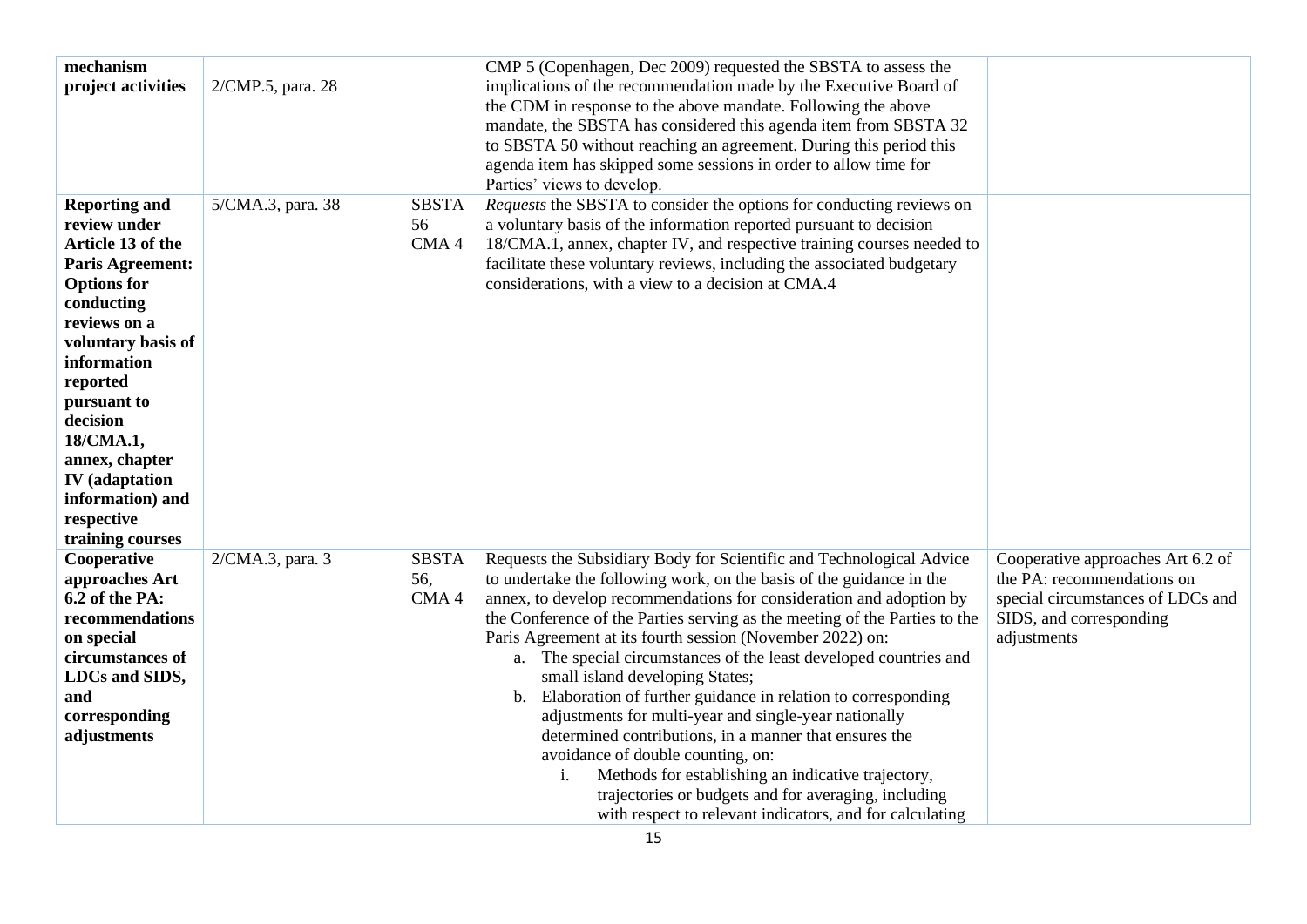|                                                                                                                  |                  |                             | cumulative emissions by sources and removals by<br>sinks;<br>ii.<br>Methods to demonstrate the representativeness of<br>averaging for corresponding adjustments by<br>quantifying how much the yearly transaction volume<br>differs from the average for the period;<br>Consideration of whether internationally transferred mitigation<br>outcomes could include emission avoidance;                                                                                                                                                                                                                                 |                                                                                                                                                                                                                                                                                                                                                                                                                                                                                                                                                                                                                                                                                                                                                                                                              |
|------------------------------------------------------------------------------------------------------------------|------------------|-----------------------------|-----------------------------------------------------------------------------------------------------------------------------------------------------------------------------------------------------------------------------------------------------------------------------------------------------------------------------------------------------------------------------------------------------------------------------------------------------------------------------------------------------------------------------------------------------------------------------------------------------------------------|--------------------------------------------------------------------------------------------------------------------------------------------------------------------------------------------------------------------------------------------------------------------------------------------------------------------------------------------------------------------------------------------------------------------------------------------------------------------------------------------------------------------------------------------------------------------------------------------------------------------------------------------------------------------------------------------------------------------------------------------------------------------------------------------------------------|
| Cooperative<br>approaches Art<br>6.2 of the PA:<br>recommendations<br>on tables and<br>outlines for<br>reporting | 2/CMA.3, para. 6 | <b>SBSTA</b><br>56,<br>CMA4 | Also requests the Subsidiary Body for Scientific and Technological<br>Advice to develop tables and outlines for the information required<br>pursuant to chapter IV of the annex (Reporting), including the agreed<br>electronic format referred to in chapter IV.B of the annex (Annual<br>information), on the basis of the submissions referred to in paragraph 4<br>above and taking into account the options developed pursuant to<br>paragraph 5 above for consideration and adoption by the Conference of<br>the Parties serving as the meeting of the Parties to the Paris Agreement<br>at its fourth session; | Para.4: Invites submissions from<br><b>Parties</b> on options for the tables<br>and outlines for the information<br>required pursuant to chapter IV of<br>the annex (Reporting), by 31 March<br>2022 via the submission portal;<br>Para. 5: Requests the secretariat<br>to organize a technical workshop,<br>ensuring broad participation of<br>Parties, to develop options for the<br>tables and outlines for the<br>information required pursuant to<br>chapter IV of the annex<br>(Reporting), including the agreed<br>electronic format referred to in<br>chapter IV.B of the annex (Annual<br>information), on the basis of the<br>information in those chapters, for<br>consideration by the Subsidiary<br>Body for Scientific and<br>Technological Advice at its fifty-<br>sixth session (June 2022); |
| Cooperative<br>approaches Art<br>6.2 of the PA:<br>recommendations<br>for guidelines for<br>the reviews          | 2/CMA.3, para. 7 | <b>SBSTA</b><br>56,<br>CMA4 | Further requests the Subsidiary Body for Scientific and Technological<br>Advice to develop recommendations for guidelines for the reviews<br>pursuant to chapter V of the annex (Review), including in relation to the<br>Article 6 technical expert review team, in a manner that minimizes the<br>burden on Parties and the secretariat, for consideration and adoption by<br>the Conference of the Parties serving as the meeting of the Parties to the<br>Paris Agreement at its fourth session that include:                                                                                                     |                                                                                                                                                                                                                                                                                                                                                                                                                                                                                                                                                                                                                                                                                                                                                                                                              |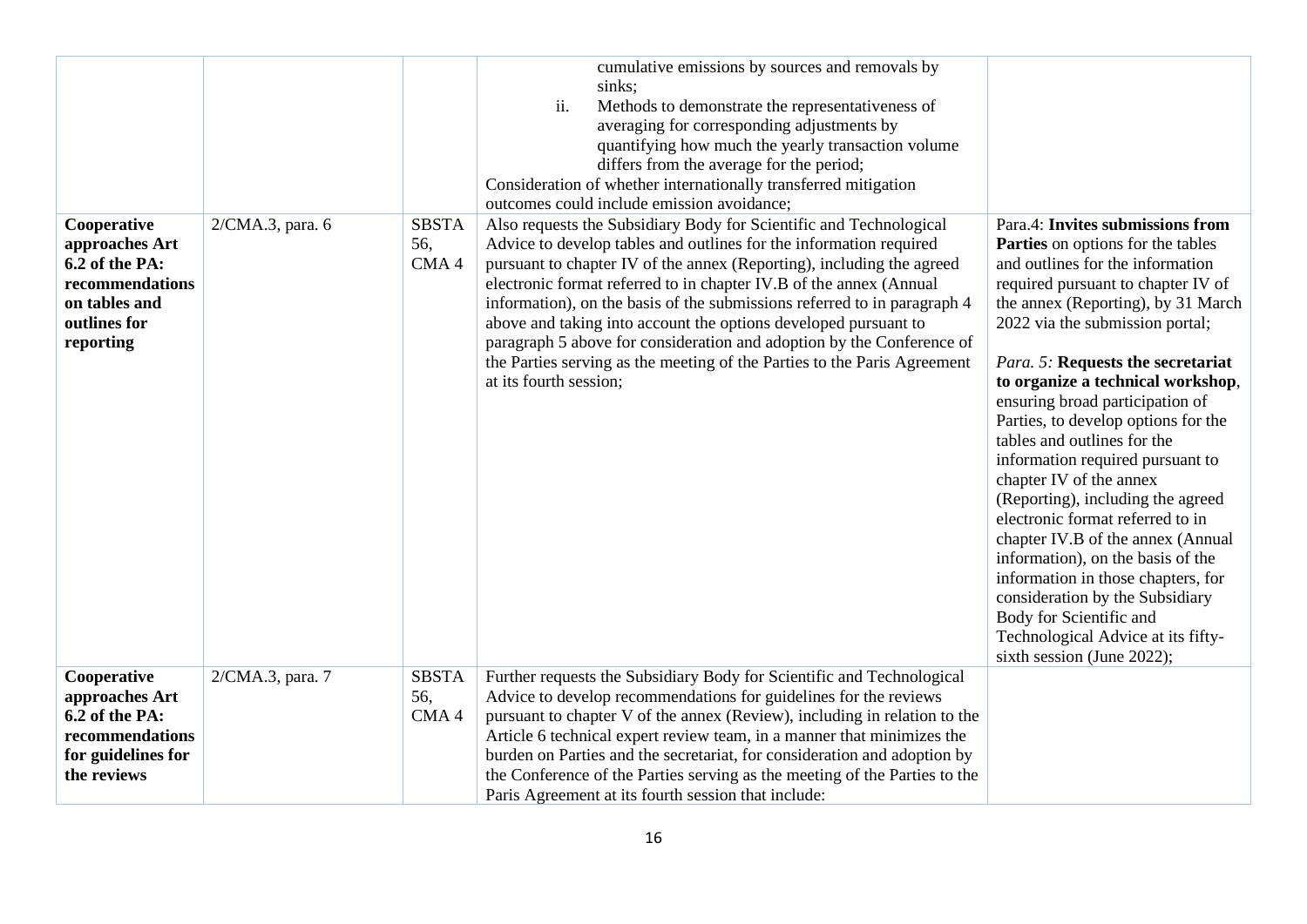|                                                                                                     |                   |                             | Provisions ensuring that the reviews assess consistency of the<br>a.<br>information provided on the cooperative approach with that in<br>the annex;<br>That reviews are desk reviews or centralized reviews (as per the<br>b.<br>descriptions in paragraphs 152 and 154 of the annex to decision<br>18/CMA.1) and are conducted at regular intervals each year;<br>Development of modalities for reviewing information that is<br>$c_{\cdot}$<br>confidential;<br>That the reviews ensure consistency between the reporting of<br>d.<br>all of the Parties participating in a cooperative approach, in<br>respect of that cooperative approach;<br>That the reviews specify recommended action to be taken when<br>e.<br>inconsistencies are identified, and provisions on how a Party<br>should respond to those recommendations and the implications<br>of non-responsiveness, if any;<br>The composition of the Article 6 technical expert review team,<br>f.<br>how the team interacts with the participating Party when<br>undertaking the review, the implications of paragraph 176,<br>annex to decision 18/CMA.1 in respect of composition of<br>Article 13 review teams, and the training programme for the<br>Article 6 technical experts;<br>Coordination of the Article 6 technical expert review with the technical<br>expert review referred to in chapter VII of the annex to decision<br>18/CMA.1, including ensuring that Article 6 technical expert reviews in<br>a given review cycle are completed in advance of, and the relevant<br>reports are provided to, the technical expert review referred to in<br>chapter VII of the annex to decision 18/CMA.1; |                                                                                                                                                                                                                                                                                                                                                                                           |
|-----------------------------------------------------------------------------------------------------|-------------------|-----------------------------|---------------------------------------------------------------------------------------------------------------------------------------------------------------------------------------------------------------------------------------------------------------------------------------------------------------------------------------------------------------------------------------------------------------------------------------------------------------------------------------------------------------------------------------------------------------------------------------------------------------------------------------------------------------------------------------------------------------------------------------------------------------------------------------------------------------------------------------------------------------------------------------------------------------------------------------------------------------------------------------------------------------------------------------------------------------------------------------------------------------------------------------------------------------------------------------------------------------------------------------------------------------------------------------------------------------------------------------------------------------------------------------------------------------------------------------------------------------------------------------------------------------------------------------------------------------------------------------------------------------------------------------------------------------------------------|-------------------------------------------------------------------------------------------------------------------------------------------------------------------------------------------------------------------------------------------------------------------------------------------------------------------------------------------------------------------------------------------|
| Cooperative<br>approaches Art<br>6.2 of the PA:<br>recommendations<br>relating to<br>infrastructure | 2/CMA.3, para. 10 | <b>SBSTA</b><br>56,<br>CMA4 | Also requests the Subsidiary Body for Scientific and Technological<br>Advice, on the basis of the submissions referred to in paragraph 8 above<br>and taking into account the options developed pursuant to paragraph 9<br>above to make recommendations relating to infrastructure, including<br>guidance for registries, the international registry, the Article 6 database<br>and the centralized accounting and reporting platform referred to in<br>chapter VI of the annex (Recording and tracking) for consideration and<br>adoption by the Conference of the Parties serving as the meeting of the<br>Parties to the Paris Agreement at its fourth session;                                                                                                                                                                                                                                                                                                                                                                                                                                                                                                                                                                                                                                                                                                                                                                                                                                                                                                                                                                                                             | Para. 8: Invites submissions from<br>Parties on options for implementing<br>the infrastructure requirements<br>referred to in chapter VI of the<br>annex (Recording and tracking) by<br>31 March 2022;<br>Para. 9: Requests the secretariat to<br>organize a technical workshop,<br>ensuring broad participation of<br>Parties, to develop options for<br>implementing the infrastructure |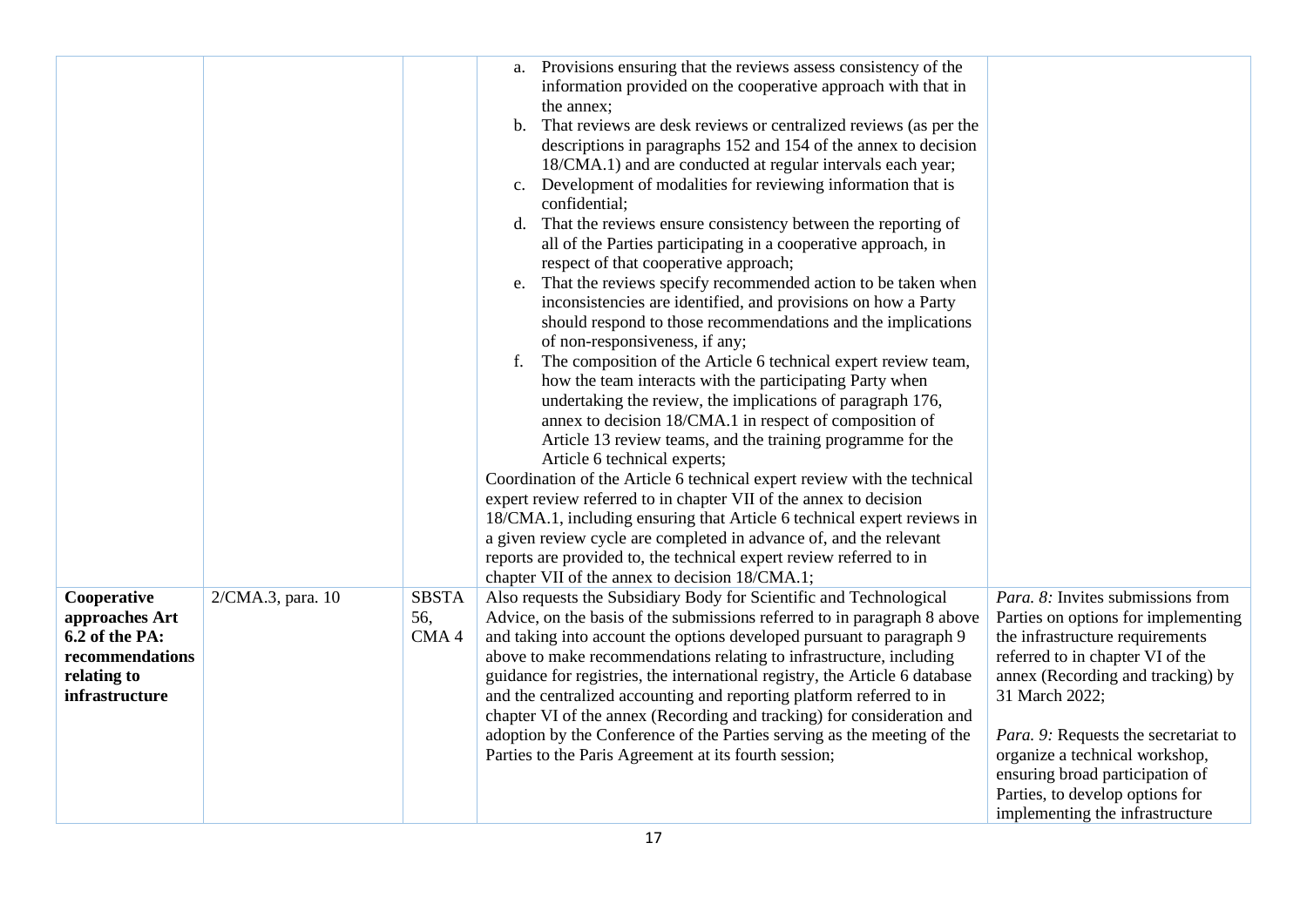|                                                                                                                                                                                                                                                                         |                  |                                         |                                                                                                                                                                                                                                                                                                                                                                                                                                                                                                                                                                                                                                                                                                                                                                                                                                                                                                                                                                                                                                                                                                                                                                                                                                                                                                                                                                 | requirements, including guidance<br>for registries, the international<br>registry, the Article 6 database and<br>the centralized accounting and<br>reporting platform referred to in<br>chapter VI of the annex (Recording<br>and tracking), for consideration by<br>the Subsidiary Body for Scientific<br>and Technological Advice at its<br>fifty-sixth session; |
|-------------------------------------------------------------------------------------------------------------------------------------------------------------------------------------------------------------------------------------------------------------------------|------------------|-----------------------------------------|-----------------------------------------------------------------------------------------------------------------------------------------------------------------------------------------------------------------------------------------------------------------------------------------------------------------------------------------------------------------------------------------------------------------------------------------------------------------------------------------------------------------------------------------------------------------------------------------------------------------------------------------------------------------------------------------------------------------------------------------------------------------------------------------------------------------------------------------------------------------------------------------------------------------------------------------------------------------------------------------------------------------------------------------------------------------------------------------------------------------------------------------------------------------------------------------------------------------------------------------------------------------------------------------------------------------------------------------------------------------|--------------------------------------------------------------------------------------------------------------------------------------------------------------------------------------------------------------------------------------------------------------------------------------------------------------------------------------------------------------------|
| The mechanism<br>established by<br>Art. 6.4 of the<br>PA:<br>recommendations<br>on rules of<br>procedures of the<br><b>Supervisory</b><br>Body, levels of<br>share of<br>proceeds,<br>removal<br>activities, and<br>application of<br>requirements for<br>methodologies | 3/CMA.3, para. 6 | <b>SBSTA</b><br>56,<br>CMA <sub>4</sub> | Also requests the Supervisory Body to elaborate and further develop, on<br>the basis of the rules, modalities and procedures contained in the annex,<br>recommendations, for consideration and adoption by the Conference of<br>the Parties serving as the meeting of the Parties to the Paris Agreement<br>at its fourth session (November 2022), on:<br>a. Its rules of procedure (including in relation to transparency of<br>meetings), and to operate and hold meetings on the basis of the<br>annex pending any further decisions by the Conference of the<br>Parties serving as the meeting of the Parties to the Paris<br>Agreement on the rules of procedure;<br>b. Appropriate levels for the share of proceeds for administrative<br>expenses and its operation, including in order to enable a<br>periodic contribution to the share of proceeds for adaptation for<br>the Adaptation Fund;<br>c. Activities involving removals, including appropriate<br>monitoring, reporting, accounting for removals and crediting<br>periods, addressing reversals, avoidance of leakage, and<br>avoidance of other negative environmental and social impacts<br>in addition to those activities in chapter V of the annex (Article<br>6, paragraph 4, activity cycle);<br>The application of the requirements in chapter V.B of the annex<br>(Methodologies); |                                                                                                                                                                                                                                                                                                                                                                    |
| The mechanism<br>established by<br>Art. 6.4 of the<br>PA:<br>recommendations<br>on further<br>responsibilities of                                                                                                                                                       | 3/CMA.3, para. 7 | <b>SBSTA</b><br>56,<br>CMA <sub>4</sub> | Further requests the Subsidiary Body for Scientific and Technological<br>Advice to develop, on the basis of the rules, modalities and procedures<br>contained in the annex, recommendations for consideration and<br>adoption by the Conference of the Parties serving as the meeting of the<br>Parties to the Paris Agreement at its fourth session (November 2022)<br>on:                                                                                                                                                                                                                                                                                                                                                                                                                                                                                                                                                                                                                                                                                                                                                                                                                                                                                                                                                                                     |                                                                                                                                                                                                                                                                                                                                                                    |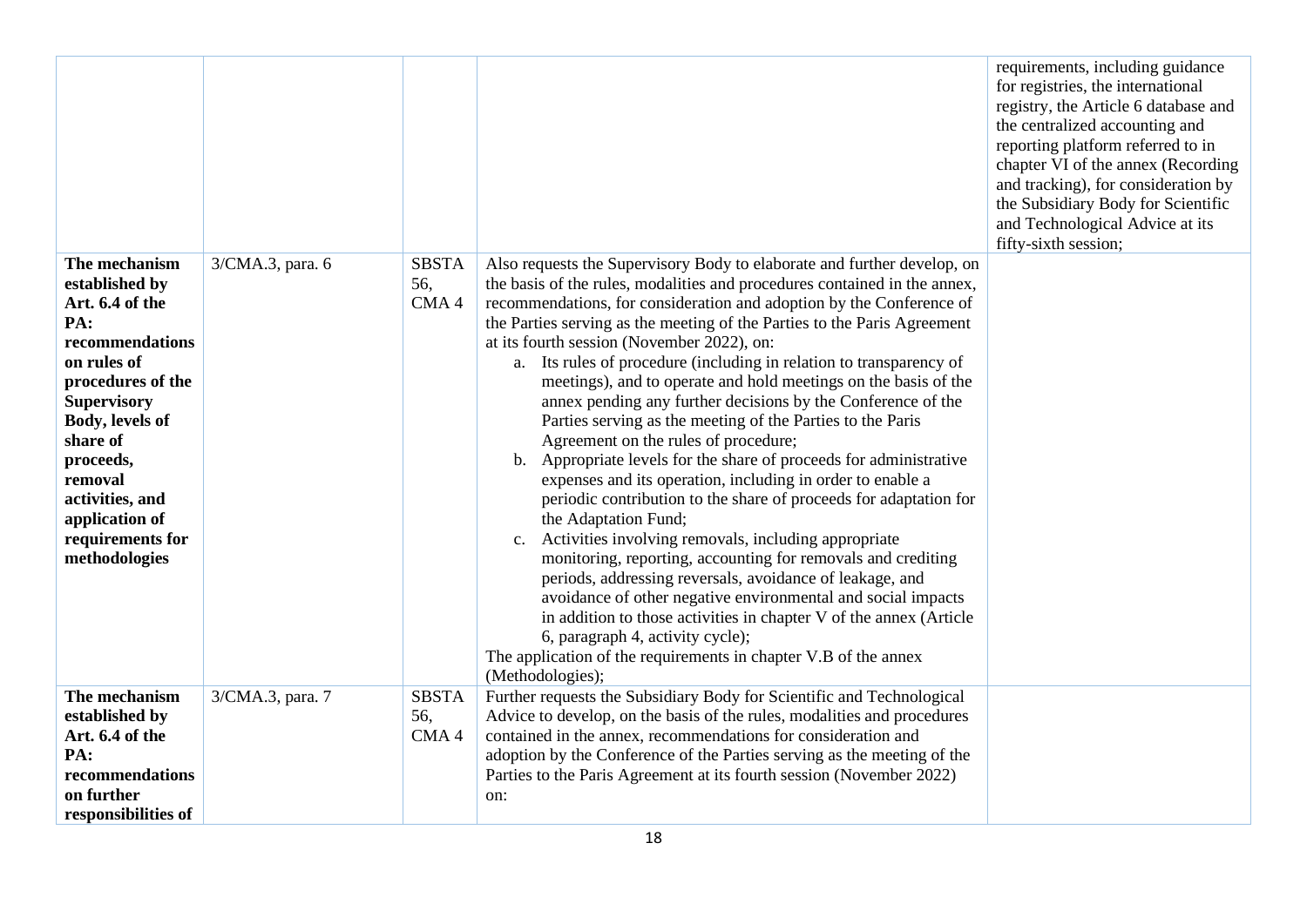| the Supervisory<br><b>Body and host</b><br>Parties,<br>transition of<br><b>CDM</b> activities,<br>use of CERs<br>towards first<br><b>NDCs, reporting</b><br>by host Parties,<br>the mechanism<br>registry,<br>processes for the<br>share of proceeds<br>and overall<br>mitigation in<br>global emissions,<br>and emissions<br>avoidance |                  |                  | Further responsibilities of the Supervisory Body and of Parties<br>a.<br>that host Article 6, paragraph 4, activities (hereinafter host<br>Parties) in order for such host Parties to elaborate and apply<br>national arrangements for the mechanism under the approval<br>and supervision of the Supervisory Body;<br>Processes for implementation of the transition of activities from<br>$\mathbf b$ .<br>the clean development mechanism to Article 6, paragraph 4, in<br>accordance with chapter XI.A of the annex (Transition of clean<br>development mechanism activities);<br>Processes for implementation of chapter XI.B of the annex<br>$c_{\cdot}$<br>(Use of certified emission reductions towards first or first<br>updated nationally determined contributions);<br>Reporting by host Parties on their Article 6, paragraph 4,<br>d.<br>activities, and the Article 6, paragraph 4, emission reductions<br>issued for the activities, while avoiding unnecessary duplication<br>of reporting information that is already publicly available;<br>The operation of the mechanism registry referred to in chapter<br>e.<br>VI of the annex (Mechanism registry);<br>The processes necessary for implementation of the share of<br>f.<br>proceeds to cover administrative expenses and the share of<br>proceeds to assist developing country Parties that are<br>particularly vulnerable to the adverse effects of climate change<br>to meet the costs of adaptation in accordance with chapter VII<br>of the annex (Levy of share of proceeds for adaptation and<br>administrative expenses);<br>The processes necessary for the delivery of overall mitigation<br>g.<br>in global emissions in accordance with chapter VIII of the<br>annex (Delivering overall mitigation in global emissions);<br>The consideration of whether activities could include emissions<br>avoidance and conservation enhancement activities; |                                                                                                                                       |
|-----------------------------------------------------------------------------------------------------------------------------------------------------------------------------------------------------------------------------------------------------------------------------------------------------------------------------------------|------------------|------------------|----------------------------------------------------------------------------------------------------------------------------------------------------------------------------------------------------------------------------------------------------------------------------------------------------------------------------------------------------------------------------------------------------------------------------------------------------------------------------------------------------------------------------------------------------------------------------------------------------------------------------------------------------------------------------------------------------------------------------------------------------------------------------------------------------------------------------------------------------------------------------------------------------------------------------------------------------------------------------------------------------------------------------------------------------------------------------------------------------------------------------------------------------------------------------------------------------------------------------------------------------------------------------------------------------------------------------------------------------------------------------------------------------------------------------------------------------------------------------------------------------------------------------------------------------------------------------------------------------------------------------------------------------------------------------------------------------------------------------------------------------------------------------------------------------------------------------------------------------------------------------------------------------------------------------------------|---------------------------------------------------------------------------------------------------------------------------------------|
| Non-market<br>approaches work<br>programme<br>referred to in Art<br>6.8 of the PA:                                                                                                                                                                                                                                                      | 4/CMA.3, para. 4 | CMA <sub>4</sub> | Requests the Glasgow Committee on Non-market Approaches to<br>develop and recommend a schedule for implementing the work<br>programme activities referred to in chapter V of the annex (Work<br>programme activities), which may contain the timeline and expected<br>outcomes for each activity, including specifications for the UNFCCC                                                                                                                                                                                                                                                                                                                                                                                                                                                                                                                                                                                                                                                                                                                                                                                                                                                                                                                                                                                                                                                                                                                                                                                                                                                                                                                                                                                                                                                                                                                                                                                              | Para, 6: Invites Parties and<br>observers to submit via the<br>submission portal1 by 28 February<br>2022<br>views and information on: |
| recommendations<br>on schedule for<br>implementing the<br>work programme                                                                                                                                                                                                                                                                |                  |                  | web-based platform referred to in paragraph 8(b)(i) of the annex, such<br>as its functions, form, target users and information to be contained<br>thereon, with a view to supporting the effective implementation of the<br>work programme, for consideration and adoption by the Conference of                                                                                                                                                                                                                                                                                                                                                                                                                                                                                                                                                                                                                                                                                                                                                                                                                                                                                                                                                                                                                                                                                                                                                                                                                                                                                                                                                                                                                                                                                                                                                                                                                                        | (c) The UNFCCC web-based<br>platform referred to in paragraph<br>$8(b)(i)$ of the                                                     |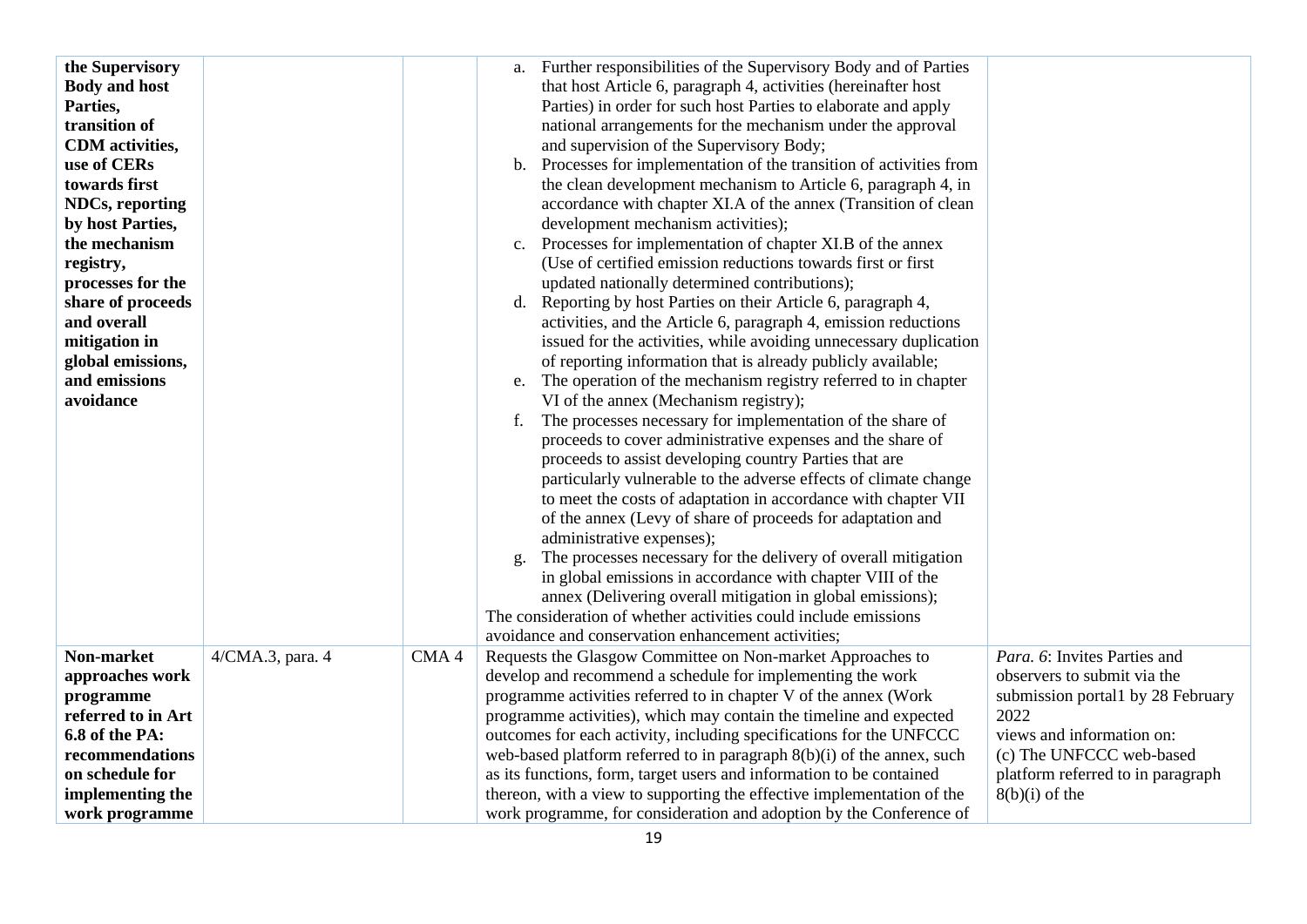|                                                                                                  |                                                                |                    | the Parties serving as the meeting of the Parties to the Paris Agreement<br>at its fourth session (November 2022);                                                                                                                                                                                                                                                            | annex, including how to<br>operationalize it (e.g. functions,<br>form, target users, information to<br>be contained thereon, timeline for<br>development and implementation,<br>and lessons learned<br>from existing relevant tools,<br>including under the Convention and<br>the Paris Agreement);<br>(d) The schedule for implementing<br>the work programme activities;<br>Para. 7: Requests the secretariat to<br>prepare a synthesis report on the<br>matters referred to in<br>paragraph 6 above for<br>consideration by the Glasgow<br>Committee on Non-market<br>Approaches<br>at its 1st meeting (June 2022) |
|--------------------------------------------------------------------------------------------------|----------------------------------------------------------------|--------------------|-------------------------------------------------------------------------------------------------------------------------------------------------------------------------------------------------------------------------------------------------------------------------------------------------------------------------------------------------------------------------------|-----------------------------------------------------------------------------------------------------------------------------------------------------------------------------------------------------------------------------------------------------------------------------------------------------------------------------------------------------------------------------------------------------------------------------------------------------------------------------------------------------------------------------------------------------------------------------------------------------------------------|
| Market and non-<br>market<br>mechanisms<br>under the<br><b>Convention</b>                        | 1/CP.18, paras. 41-53                                          | 56                 | COP.18 (Doha, 2012) requested the SBSTA to conduct three work<br>programmes to elaborate:<br>Framework for various approaches<br>$\mathbf 0$<br>Non-market-based approaches<br>$\mathbf 0$<br>New market-based mechanism<br>$\mathbf{O}$<br>Decision (1/CP.18) captured the outcome of several years of<br>negotiations under the AWG-LCA. Pursuant to the Bali Action Plan.  | FCCC/2019/2, para. 137<br>SBSTA 52-55 agreed to defer<br>consideration of this matter to<br>SBSTA 56.                                                                                                                                                                                                                                                                                                                                                                                                                                                                                                                 |
| Nairobi work<br>programme on<br>impacts,<br>vulnerability and<br>adaptation to<br>climate change | SBSTA $52 - 55$<br>Conclusions,<br>FCCC/SBSTA/2021/3para<br>28 | <b>SBSTA</b><br>56 | The SBSTA recalled its conclusion that it will take stock of the<br>operational and institutional modalities of the NWP at SBSTA 56 (June<br>2022) 28.<br>The SBSTA recalled its conclusion that it will take stock<br>of the operational and institutional modalities of the NWP at SBSTA 56<br>(June 2022) and proposed the following questions to guide that<br>stocktake: | 29.<br>The SBSTA agreed that, on<br>the basis of the outcomes of the<br>stocktake, ways of strengthening<br>the operational and institutional<br>modalities of the NWP should be<br>identified in order to enhance its<br>performance and effectiveness in<br>addressing the knowledge needs of<br>all Parties, in particular developing                                                                                                                                                                                                                                                                              |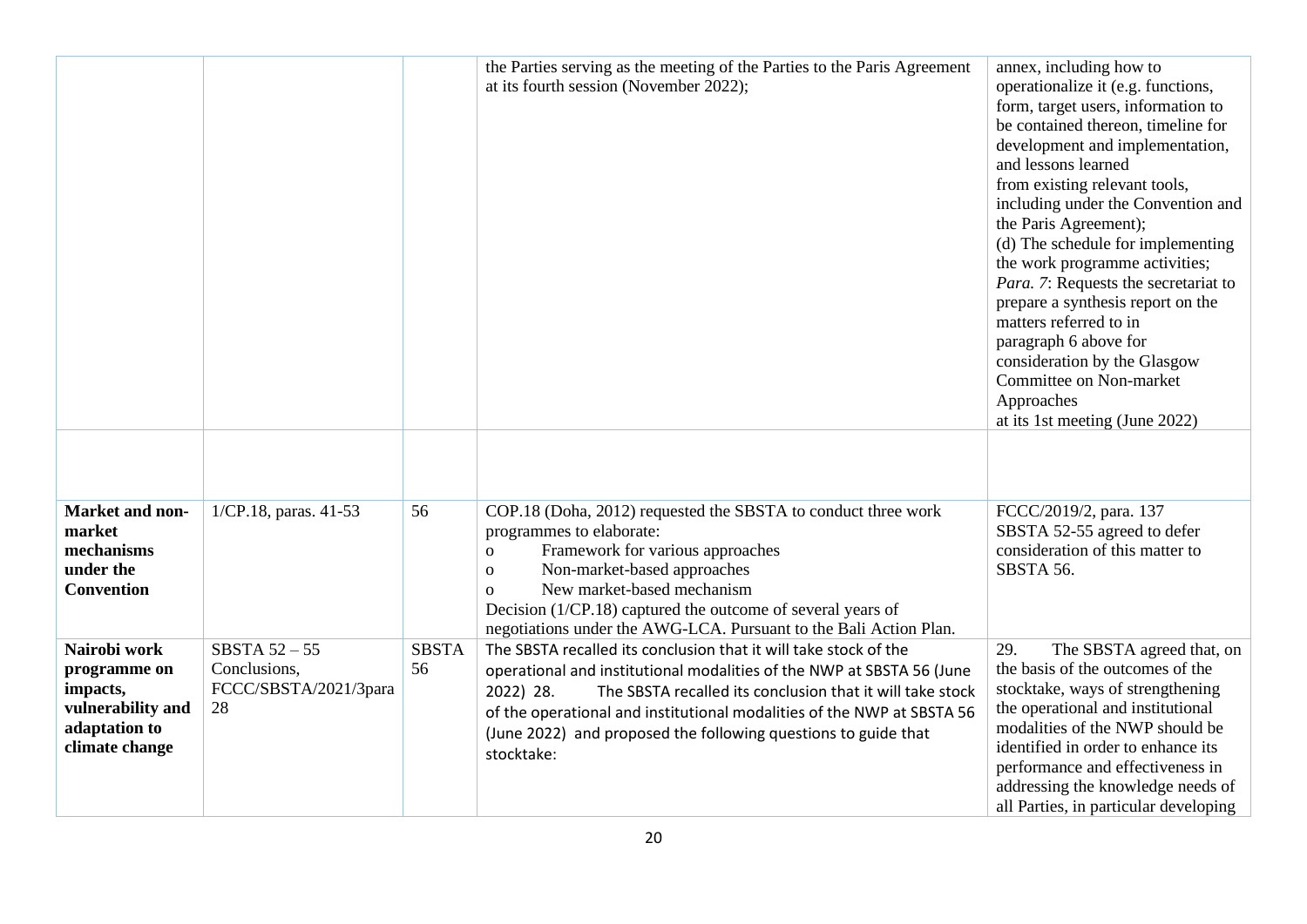| <b>Research and</b>                                                | FCCC/SBSTA/2021/3, para | 56, 57 | (a)<br>Which lessons learned, gaps, opportunities and challenges are<br>associated with the operational and institutional modalities of the<br>NWP in assisting Parties in implementing the Paris Agreement?<br>How has work under the NWP enhanced adaptation through<br>(b)<br>knowledge, including through:<br>Engagement and coordination of national and subnational<br>(i)<br>governments and NWP partner organizations in a manner that is<br>demand driven and responsive to the adaptation and resilience needs<br>of all Parties, in particular developing countries, including the LDCs and<br>SIDS?<br>(ii)<br>Use and integration of diverse knowledge systems, including<br>local and indigenous knowledge?<br>How are countries engaging under the NWP and<br>(c)<br>communicating their adaptation knowledge needs and how could their<br>engagement be strengthened?<br>(d)<br>How has the NWP supported constituted bodies in assisting<br>Parties in implementing the Paris Agreement in line with the outcomes<br>of SBSTA 44 and 50, including in relation to supporting their activities<br>in addressing knowledge gaps related to capacity-building, finance and<br>technology?<br>How does the secretariat monitor and evaluate work under<br>(e)<br>the NWP, including the dissemination and uptake of knowledge<br>products by national, subnational and community-level knowledge<br>users, and how can this be improved?<br>Which additional thematic areas should be considered under<br>(f)<br>the NWP, taking into account the different types of vulnerable<br>ecosystem in different geographical regions, including mountainous<br>regions?<br>The SBSTA invited Parties and relevant organizations to submit, via the | countries, including the LDCs and<br>SIDS, relevant to implementing the<br>Paris Agreement. |
|--------------------------------------------------------------------|-------------------------|--------|-----------------------------------------------------------------------------------------------------------------------------------------------------------------------------------------------------------------------------------------------------------------------------------------------------------------------------------------------------------------------------------------------------------------------------------------------------------------------------------------------------------------------------------------------------------------------------------------------------------------------------------------------------------------------------------------------------------------------------------------------------------------------------------------------------------------------------------------------------------------------------------------------------------------------------------------------------------------------------------------------------------------------------------------------------------------------------------------------------------------------------------------------------------------------------------------------------------------------------------------------------------------------------------------------------------------------------------------------------------------------------------------------------------------------------------------------------------------------------------------------------------------------------------------------------------------------------------------------------------------------------------------------------------------------------------------------------------------------------------------------------------|---------------------------------------------------------------------------------------------|
| systematic<br>observation                                          | 76                      |        | submission portal, views on possible themes for the fourteenth meeting<br>of the research dialogue, to be held in conjunction with SBSTA 56, by<br>28 February 2022, and for Earth Information Day 2022, to be held in<br>conjunction with SBSTA 57 (November 2022), by 31 August 2022.                                                                                                                                                                                                                                                                                                                                                                                                                                                                                                                                                                                                                                                                                                                                                                                                                                                                                                                                                                                                                                                                                                                                                                                                                                                                                                                                                                                                                                                                   |                                                                                             |
| <b>Guidelines for</b><br>the technical<br>review of<br>information | 13/CP.20, para. 15      | 56     | SBSTA 48 considered the experience in conducting desk reviews,<br>taking into consideration any relevant conclusions of the meetings of<br>lead reviewers for GHG inventories until 2017. The SBSTA agreed to                                                                                                                                                                                                                                                                                                                                                                                                                                                                                                                                                                                                                                                                                                                                                                                                                                                                                                                                                                                                                                                                                                                                                                                                                                                                                                                                                                                                                                                                                                                                             | At SBSTA 52-55, Parties deferred<br>consideration of this item to this<br>session.          |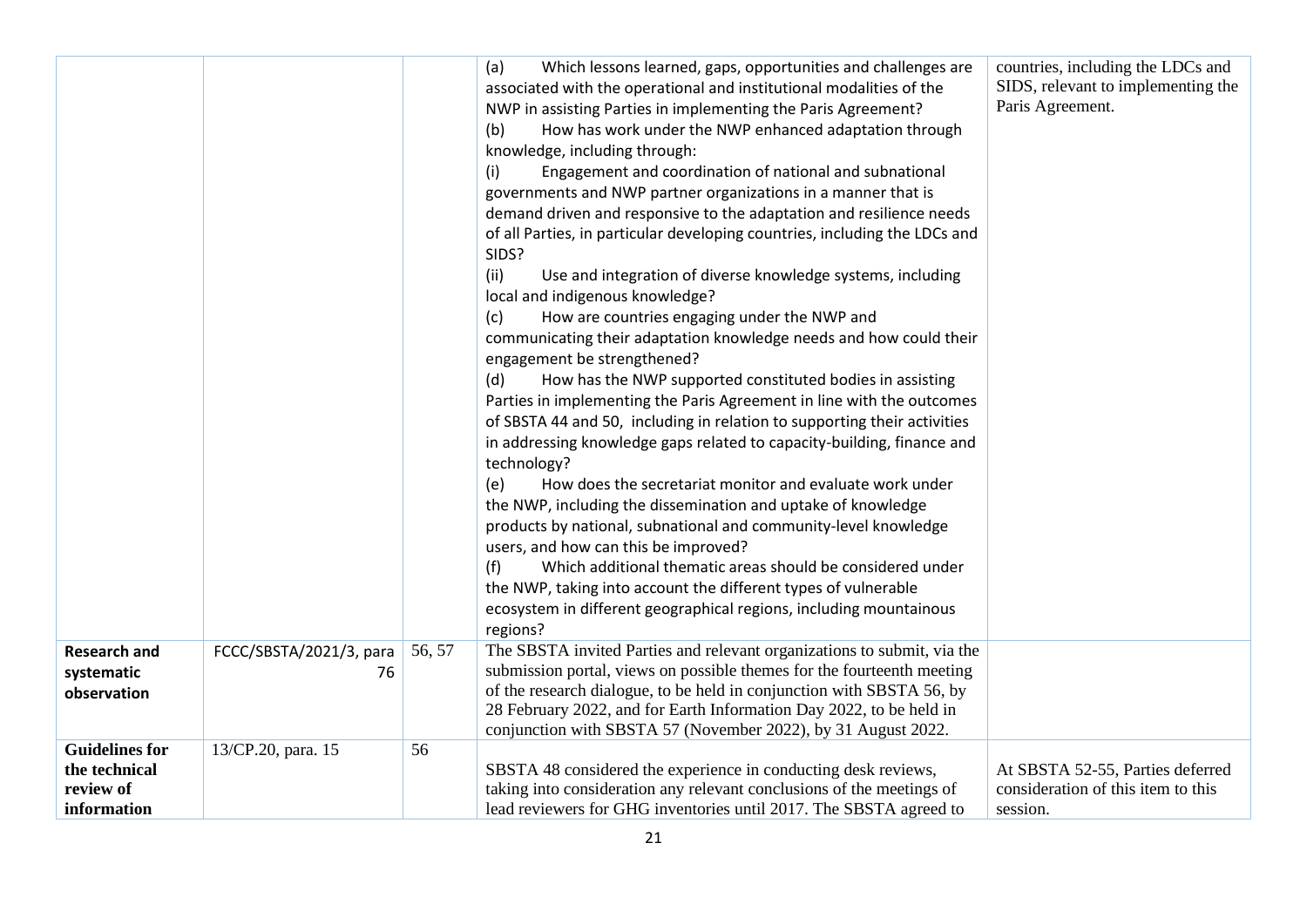| reported under<br>the Convention<br>related to<br>greenhouse gas<br>inventories,<br>biennial reports<br>and national<br>communications<br>by Parties<br>included in<br><b>Annex I to the</b><br><b>Convention</b> |                                     |    | continue its consideration of these issues at SBSTA 51. SBSTA 51<br>agreed to defer consideration of this matter to SBSTA 54.                                                                                                                                                                                                                                                                                                                                                                                                                                                                                                                                                                                                                                                                                                                                                                                                                                                                                                                                                                                                                                                                               |                                                                                |
|-------------------------------------------------------------------------------------------------------------------------------------------------------------------------------------------------------------------|-------------------------------------|----|-------------------------------------------------------------------------------------------------------------------------------------------------------------------------------------------------------------------------------------------------------------------------------------------------------------------------------------------------------------------------------------------------------------------------------------------------------------------------------------------------------------------------------------------------------------------------------------------------------------------------------------------------------------------------------------------------------------------------------------------------------------------------------------------------------------------------------------------------------------------------------------------------------------------------------------------------------------------------------------------------------------------------------------------------------------------------------------------------------------------------------------------------------------------------------------------------------------|--------------------------------------------------------------------------------|
| <b>Greenhouse</b> gas<br>data interface                                                                                                                                                                           | FCCC/SBSTA/2013/3,<br>paras 119-122 | 56 | 119. The SBSTA welcomed the implementation of the feature of the<br>GHG data interface to present data in its modules, where applicable, in<br>both physical units and CO2 equivalent. The SBSTA noted with<br>appreciation that the secretariat had completed all requests for the<br>development of the GHG data interface.<br>120. The SBSTA recognized that substantive changes to the GHG data<br>interface will have to be made in the event that the revised "Guidelines"<br>for the preparation of national communications by Parties included in<br>Annex I to the Convention, Part I: UNFCCC reporting guidelines on<br>annual greenhouse gas inventories" are adopted at COP 19.<br>121. The SBSTA requested the secretariat to implement, by June 2015,<br>any necessary technical changes to the GHG data interface, should the<br>guidelines referred to in paragraph 120 above be adopted.<br>122. It agreed to consider, at SBSTA 39, matters relating to the further<br>development of the GHG data interface, including the functionality of<br>comparing data between Parties using different reporting guidelines,<br>with a view to evaluating progress and determining further steps. | At SBSTA 52-55, Parties deferred<br>consideration of this item to<br>SBSTA 56. |
|                                                                                                                                                                                                                   | FCCC/SBSTA/2013/5,<br>paras 86-87   |    | 86. The SBSTA recalled its request from SBSTA 38 to the secretariat to<br>implement, by June 2015, any necessary technical changes to the<br>greenhouse gas data interface, should the revised "Guidelines for the<br>preparation of national communications by Parties included in<br>Annex I to the Convention, Part I: UNFCCC reporting guidelines on<br>annual greenhouse gas inventories" be adopted at COP 19.                                                                                                                                                                                                                                                                                                                                                                                                                                                                                                                                                                                                                                                                                                                                                                                        |                                                                                |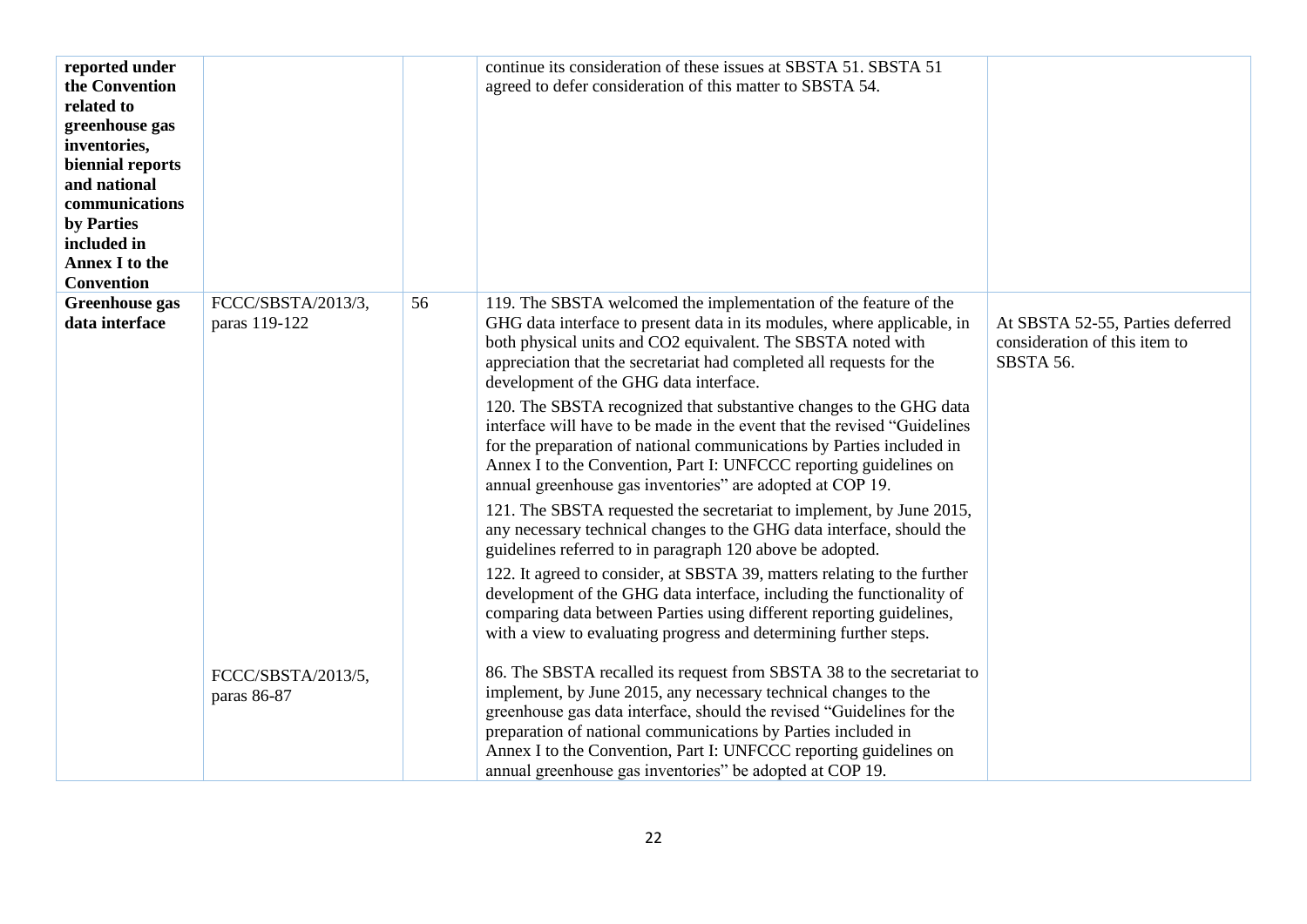|                                                                                                                                                                                               |                                    |    | 87. The SBSTA agreed to further consider matters relating to the<br>further development of the interface at SBSTA 43 (December 2015),<br>with a view to determining the next steps.<br>SBSTA 51 considered matters relating to the further development of the<br>GHG data interface and agreed to continue consideration of matters<br>relating to the greenhouse gas data interface at SBSTA54                                                                                                                                                                                                                                                                                                                                                                                                                               |                                                                               |
|-----------------------------------------------------------------------------------------------------------------------------------------------------------------------------------------------|------------------------------------|----|-------------------------------------------------------------------------------------------------------------------------------------------------------------------------------------------------------------------------------------------------------------------------------------------------------------------------------------------------------------------------------------------------------------------------------------------------------------------------------------------------------------------------------------------------------------------------------------------------------------------------------------------------------------------------------------------------------------------------------------------------------------------------------------------------------------------------------|-------------------------------------------------------------------------------|
| <b>Training</b><br>programme for<br>review experts<br>for the technical<br>review of<br>greenhouse gas<br>inventories of<br><b>Parties included</b><br>in Annex I to the<br><b>Convention</b> | FCCC/SBSTA/2017/4,<br>paras. 77-80 | 56 | The SBSTA acknowledged the relevance of the training programme in<br>contributing to the quality and consistency of the technical reviews of<br>GHG inventories of Annex I Parties.<br>The SBSTA noted that the secretariat has received positive feedback<br>from Parties and experts on the scope and focus of the courses of the<br>training programme, including the final examinations, and agreed that<br>there is no need to further develop and enhance the training materials at<br>the present time.<br>The SBSTA agreed to assess the results of the training programme at<br>SBSTA 50 with a view to making recommendations to COP25 on the<br>further development and enhancement of the training programme.<br>The SBSTA also agreed to extend the implementation of the ongoing<br>training programme to 2020. | At SBSTA 52-55, Parties deferred<br>consideration of this item to<br>SBSTA 56 |
|                                                                                                                                                                                               | FCCC/SBSTA/2019/2,<br>para. 100    |    | SBSTA50 also agreed to assess the continued utility and<br>implementation period of the training programme at SBSTA 54 (May-<br>June 2021), taking into account paragraphs 42 and 44 of decision<br>1/CP.24, the number of reviews for which reviewers might be needed<br>after 2024, and the outcome of the deliberations of Parties on the<br>training programme for technical experts participating in the technical<br>expert review of biennial transparency reports under the Paris<br>Agreement                                                                                                                                                                                                                                                                                                                        |                                                                               |
| <b>Training</b><br>programme for<br>review experts<br>for the technical<br>review of biennial<br>reports and<br>national<br>communications<br>of Parties<br>included in                       | 24/CP.19<br>9/CP.21                | 56 | The COP, by its decision 19/CP.23, requested the secretariat to<br>enhance the materials of the training programme, on the basis of<br>decisions 24/CP.19 and 9/CP.21 and taking into account the experience<br>gained in conducting the technical reviews of biennial reports and<br>national communications of Parties included in Annex I to the<br>Convention since 2014, before the start of the reviews of the<br>seventh national communications and third biennial reports of Parties<br>included in Annex I to the Convention in 2018 and to enhance the user<br>interface of the training courses with a view to making them more user-<br>friendly; the COP further requests the secretariat to implement                                                                                                          | At SBSTA 52-55, Parties deferred<br>consideration of this item to<br>SBSTA 56 |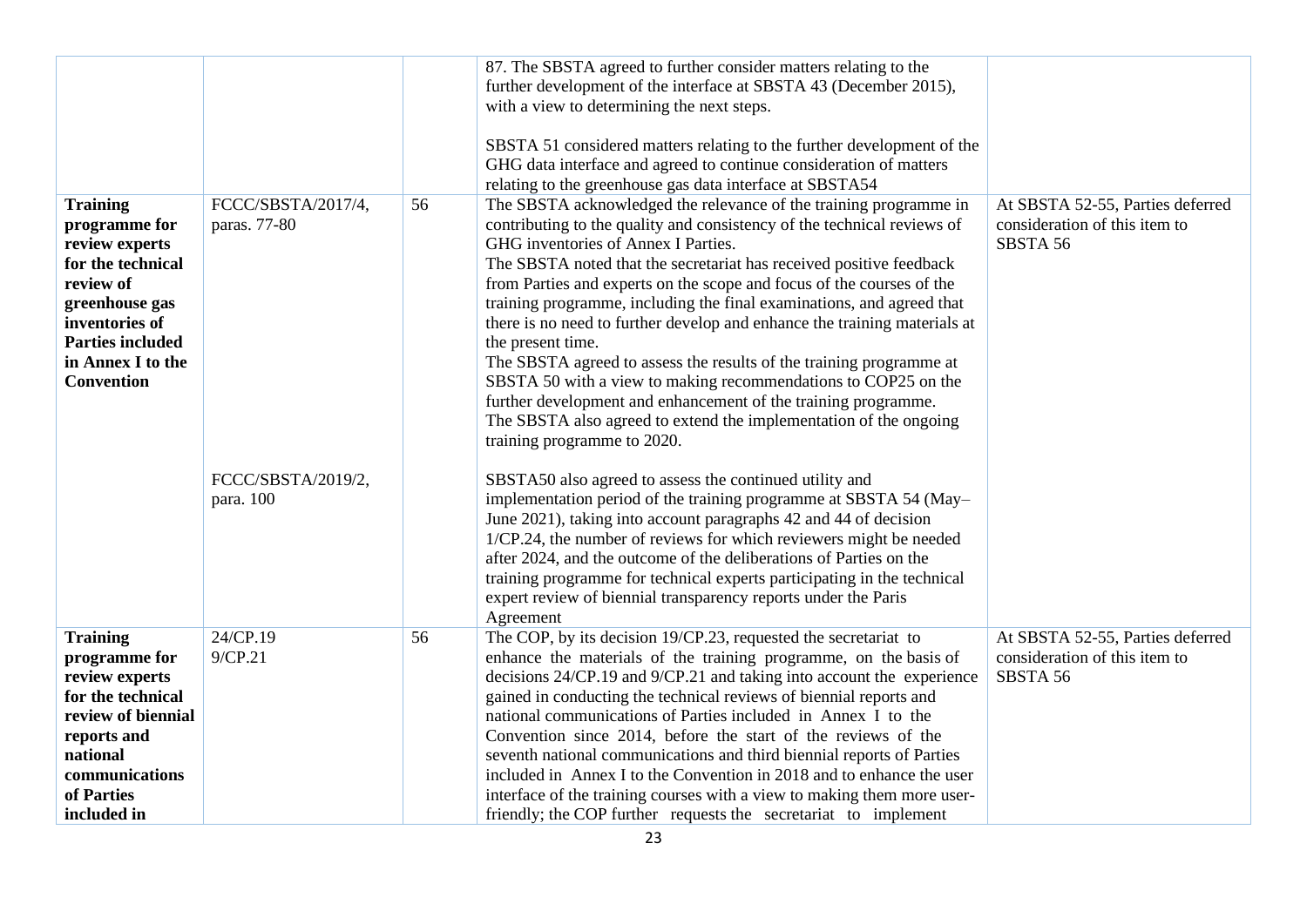| <b>Annex I to the</b><br><b>Convention</b>                                                                                                                                                                 | FCCC/SBSTA/2019/2,<br>para. 107 |    | the training programme and examinations for review experts for the<br>technical review of biennial reports and national communications of<br>Parties included in Annex I to the Convention as outlined in the annex.<br>SBSTA50 also agreed to assess the continued utility and<br>implementation period of the training programme at SBSTA 54, taking<br>into account paragraphs 42 and 44 of decision 1/CP.24, the number of<br>reviews for which reviewers might be needed after 2024, and the<br>outcome of the deliberations of Parties on the training programme for<br>technical experts participating in the technical expert review of biennial<br>transparency reports under the Paris Agreement. |                                                                                                                                                                                                                                                                                                                                                                                                                                                                                                                                                                                                                                                                                                                                                                                                                                                                                                                                                                                                  |
|------------------------------------------------------------------------------------------------------------------------------------------------------------------------------------------------------------|---------------------------------|----|-------------------------------------------------------------------------------------------------------------------------------------------------------------------------------------------------------------------------------------------------------------------------------------------------------------------------------------------------------------------------------------------------------------------------------------------------------------------------------------------------------------------------------------------------------------------------------------------------------------------------------------------------------------------------------------------------------------|--------------------------------------------------------------------------------------------------------------------------------------------------------------------------------------------------------------------------------------------------------------------------------------------------------------------------------------------------------------------------------------------------------------------------------------------------------------------------------------------------------------------------------------------------------------------------------------------------------------------------------------------------------------------------------------------------------------------------------------------------------------------------------------------------------------------------------------------------------------------------------------------------------------------------------------------------------------------------------------------------|
| <b>Methodologies</b><br>for assessing<br>adaptation needs<br>and their<br>application, as<br>well as on the<br>related gaps,<br>good practices,<br>lessons learned<br>and guidelines,<br>for consideration | $11/CMA.1$ ,<br>para 17         | 57 | Requests the AC, with the engagement of the IPCC Working Group II,<br>as appropriate, to prepare, drawing on the inventory referred to in<br>paragraph 15 above and the submissions referred to in paragraph 16<br>above, a technical paper on methodologies for assessing adaptation<br>needs and their application, as well as on the related gaps, good<br>practices, lessons learned and guidelines, for consideration and further<br>guidance at SBSTA 57 (November 2022) in the context of its<br>consideration of the report of the AC.<br>Note: WGII may finalize its contribution to AR6 six months later or<br>more. This will impact on its availability to work with AC.                        | 11/CMA.1, para 15:<br>Requests the AC, in collaboration<br>with the LEG, partner organizations<br>of the Nairobi work programme,<br>users and developers of relevant<br>methodologies, including academia<br>and the private sector, to develop<br>by June 2020 and to regularly<br>update an inventory of relevant<br>methodologies for assessing<br>adaptation needs, including needs<br>related to action, finance, capacity-<br>building and technological support<br>in the context of national adaptation<br>planning and implementation, and<br>to make the information available<br>on the adaptation knowledge portal<br>11/CMA 1, para 16:<br><b>Invites Parties and observer</b><br>organizations to submit via the<br>submission portal by February<br>2021 their views and information<br>on the development and application<br>of methodologies for assessing<br>adaptation needs, including needs<br>related to action, finance, capacity-<br>building and technological support. |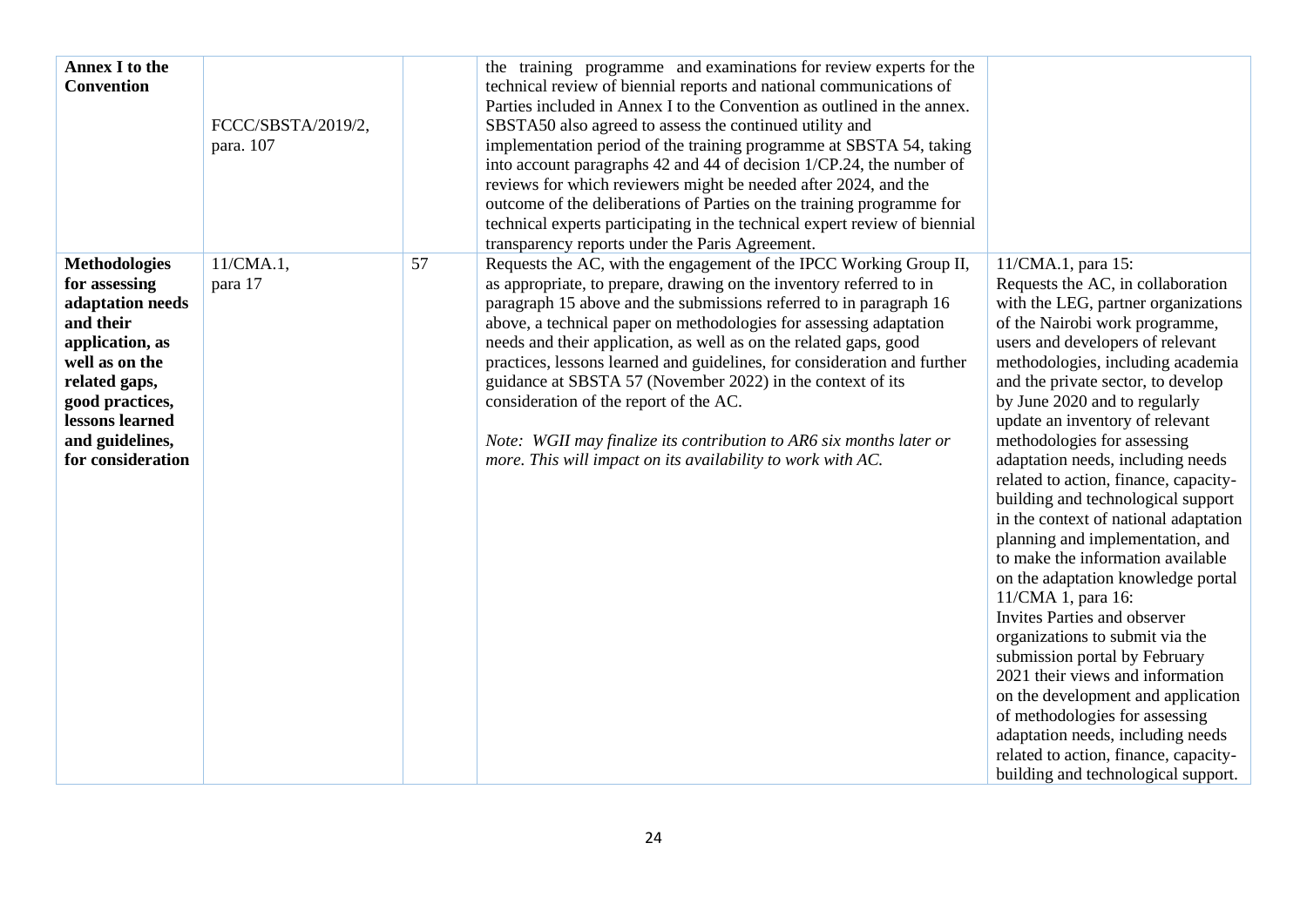## **Standing SBSTA agenda items**

- Election of officers other than the Chair (SBSTA Rapporteur was nominated at end of COP25 but has not yet been elected. It is the Rapporteur's second term)
- Nairobi Work Programme on impact, vulnerability and adaptation to climate change (spring session)
- Research and systematic observation (each session)
- Emissions from fuel used for international aviation and maritime transport (each session)
- Cooperation with other international organizations (spring session)
- Annual technical review reports (winter session)

## **Recurring mandated events convened in conjunction with SBSTA sessions:**

- NWP Focal Point Forum (winter session)
- Research dialogue (spring session)
- Earth Information Day (winter session)
- Meetings of the FWG of the LCIPP (each session)

| SB 56 57        |                                    |                  |                                                                              |                                         |  |
|-----------------|------------------------------------|------------------|------------------------------------------------------------------------------|-----------------------------------------|--|
| <b>Issue</b>    | <b>Mandate</b><br><b>Reference</b> | <b>Session</b>   | <b>Mandate Text</b>                                                          | <b>Relevant additional mandates</b>     |  |
| Work            | $1/CMA.3$ ,                        | SB 56            | Decides to establish a work programme to urgently scale up mitigation        |                                         |  |
| programme to    | para. 27                           |                  | ambition and implementation in this critical decade, and requests the        |                                         |  |
| scale up        |                                    | CMA <sub>4</sub> | Subsidiary Body for Implementation and the Subsidiary Body for Scientific    |                                         |  |
| mitigation      |                                    |                  | and Technological Advice to recommend a draft decision on this matter for    |                                         |  |
| ambition and    |                                    |                  | consideration and adoption by CMA 4, in a manner                             |                                         |  |
| implementation  |                                    |                  | that complements the global stocktake.                                       |                                         |  |
| Glasgow-        | x/CMA.3                            | Intersessional   | 3. Decides to establish and launch a comprehensive two-year Glasgow-         | Invites the Intergovernmental Panel     |  |
| Sharm el        |                                    | and              | Sharm el-Sheikh work programme on the global goal on adaptation;             | on Climate Change to inform the         |  |
| Sheikh work     |                                    | SB 56            | Also decides that implementation of the work programme will start            | work programme by presenting to the     |  |
| programme on    |                                    | $(workshop) -$   | immediately after the third session of the Conference of the Parties serving | subsidiary bodies, at their fifty-sixth |  |
| the global goal |                                    | $SB 57 + CMA$    | as the meeting of the Parties to the Paris Agreement;                        | sessions (June 2022), Advance           |  |
| on adaptation   |                                    |                  | 4. Further decides that the work programme will be carried out jointly by    | unedited version 3 the findings of the  |  |
|                 |                                    | SB 58            | the Subsidiary Body for Scientific and Technological Advice and the          | upcoming contribution of Working        |  |
|                 |                                    | (workshop)       | Subsidiary Body for Implementation;                                          | Group II to its Sixth Assessment        |  |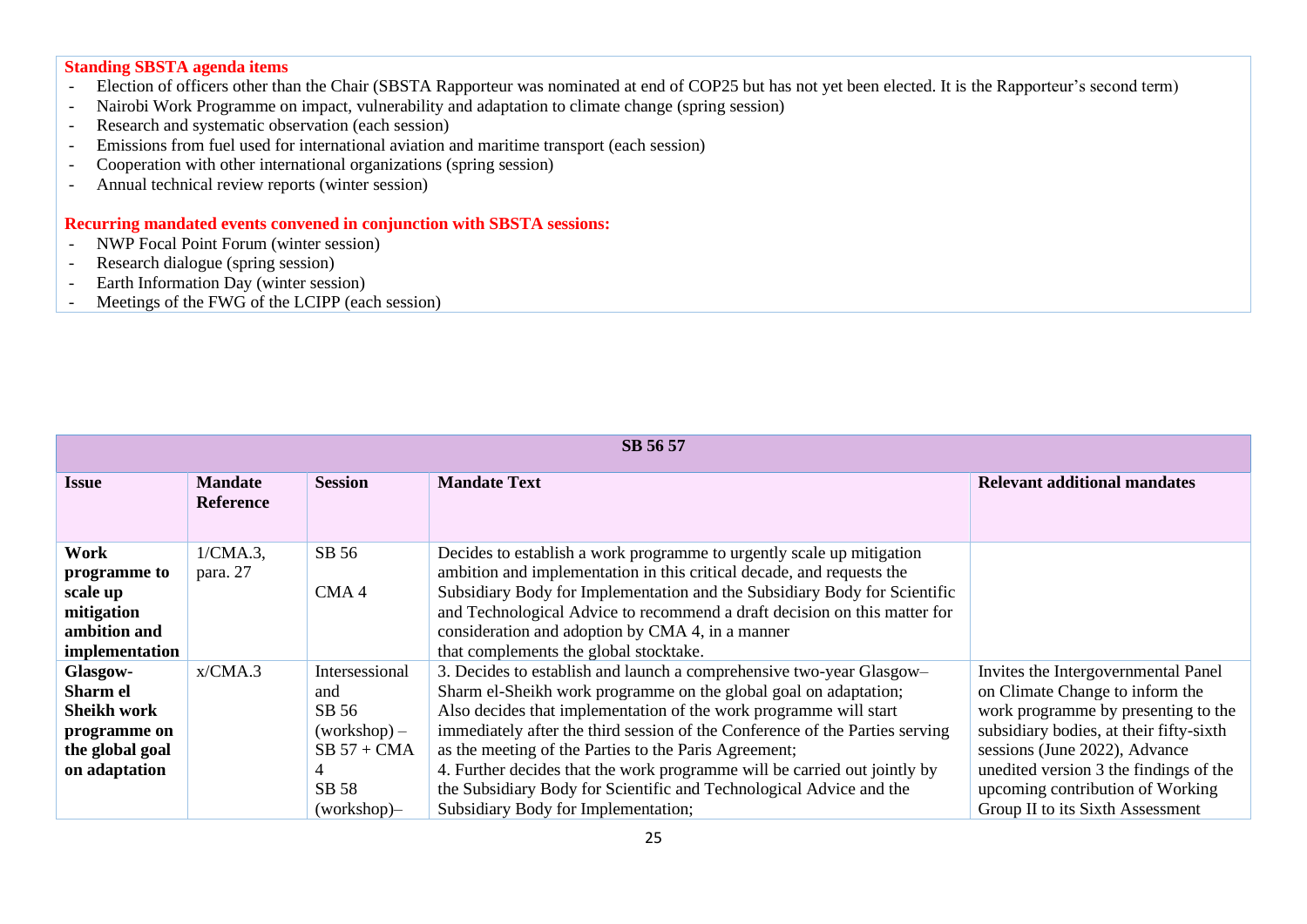|                                                                                                                                                                 |                                                                      | $SB 59 + CMA$<br>5 | Decides that <b>four</b> workshops should be conducted per year, with the support<br>of the secretariat and under the guidance of the Chairs of the subsidiary<br>bodies, under the work programme, namely two virtual intersessional<br>workshops and two workshops in conjunction with the sessions of the<br>subsidiary bodies, starting at their fifty-sixth sessions;<br>13. Invites Parties to submit via the submission portal, 5 by 30 April 2022,<br>views on how to achieve the objectives referred to in paragraph 7 above<br>under the work programme;<br>14. Also invites the Chairs of the subsidiary bodies to select themes for the<br>workshops referred to in paragraph 12 above on the basis of the submissions<br>referred to in paragraph 13 above; 15. Requests the secretariat to prepare,<br>under the guidance of the Chairs of the subsidiary bodies, a compilation and<br>synthesis of those submissions for consideration at the workshops;<br>Invites the subsidiary bodies to report annually to the Conference of the<br>Parties serving as the meeting of the Parties to the Paris Agreement, taking<br>into account the report referred to in paragraph 16 above, on progress in<br>implementing the work programme with a view to recommending a draft<br>decision thereon for consideration and adoption by the Conference of the<br>Parties serving as the meeting of the Parties to the Paris Agreement at its<br>fifth session (November 2023) | Report, once published, that may be<br>relevant to reviewing overall progress<br>made in achieving the global goal on<br>adaptation, and engage in the work<br>programme by clarifying<br>methodologies and other elements<br>related to the global goal on<br>adaptation;<br>Also requests the secretariat to<br>prepare, under the guidance of the<br>Chairs of the subsidiary bodies, a<br>single annual report on the workshops<br>for consideration at the sessions of the<br>subsidiary bodies coinciding with the<br>sessions of the Conference of the<br>Parties serving as the meeting of the<br>Parties to the Paris Agreement; |
|-----------------------------------------------------------------------------------------------------------------------------------------------------------------|----------------------------------------------------------------------|--------------------|--------------------------------------------------------------------------------------------------------------------------------------------------------------------------------------------------------------------------------------------------------------------------------------------------------------------------------------------------------------------------------------------------------------------------------------------------------------------------------------------------------------------------------------------------------------------------------------------------------------------------------------------------------------------------------------------------------------------------------------------------------------------------------------------------------------------------------------------------------------------------------------------------------------------------------------------------------------------------------------------------------------------------------------------------------------------------------------------------------------------------------------------------------------------------------------------------------------------------------------------------------------------------------------------------------------------------------------------------------------------------------------------------------------------------------------------------------------------------------------|-------------------------------------------------------------------------------------------------------------------------------------------------------------------------------------------------------------------------------------------------------------------------------------------------------------------------------------------------------------------------------------------------------------------------------------------------------------------------------------------------------------------------------------------------------------------------------------------------------------------------------------------|
| <b>Second</b><br>periodic review<br>of the long-<br>term global<br>goal under the<br><b>Convention</b><br>and of overall<br>progress<br>towards<br>achieving it | Decision<br>5/CP.25, para.<br>7<br><b>Conclusions</b><br>SB/2021/L.3 | SB 56              | COP 25 decided that the second periodic review of the long-term global<br>goal and of overall progress towards achieving it shall start in the second<br>half of 2020 and conclude in 2022.                                                                                                                                                                                                                                                                                                                                                                                                                                                                                                                                                                                                                                                                                                                                                                                                                                                                                                                                                                                                                                                                                                                                                                                                                                                                                          | The SBSTA and the SBI noted that<br>summary reports on the meetings of<br>the structured expert dialogue will be<br>included in the synthesis report<br>referred to in decision 1/CP.18,<br>paragraph 86(b), for consideration by<br>the joint SBSTA-SBI contact group<br>for the second periodic review of the<br>long-term global goal under the<br>Convention and of overall progress<br>towards achieving it. 6.                                                                                                                                                                                                                      |
| <b>Structured</b><br><b>Expert</b><br>Dialogue under<br>the periodic<br>review                                                                                  | 5/CP.25<br>SB/L.3                                                    | SB 56              | Decides that the second periodic review shall start in the second half of<br>2020 and conclude in 2022, with the structured expert dialogue held in<br>conjunction with sessions of the subsidiary bodies, starting at their fifty-<br>third sessions (November 2020) and being completed at their fifty-fifth<br>sessions (November 2021)                                                                                                                                                                                                                                                                                                                                                                                                                                                                                                                                                                                                                                                                                                                                                                                                                                                                                                                                                                                                                                                                                                                                           | Recalling decision 5/CP.25, the<br>SBSTA and the SBI noted that the<br>third meeting of SED2 will be<br>convened in conjunction with the<br>fifty-sixth sessions of the subsidiary<br>bodies (June 2022).                                                                                                                                                                                                                                                                                                                                                                                                                                 |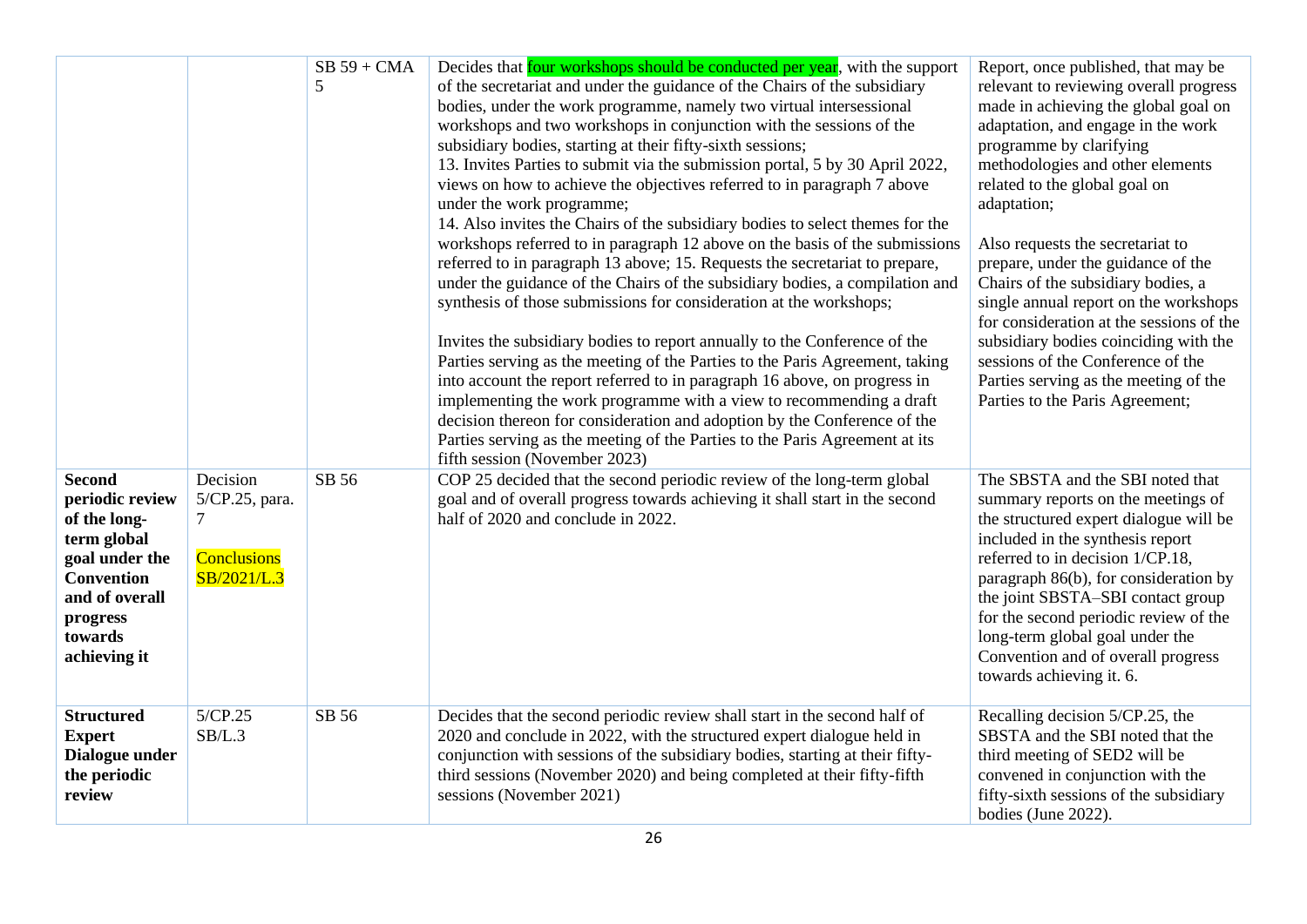|                                           |                                           |                                                      |                                                                                                                                                                                                                                                                                                                                                                                                                                                                                                                                                                                                                                                                                                                                                                                                                                    | The SBSTA and the SBI invited<br>Parties and observers to submit via the<br>submission portal1 by 4 March 2022<br>views on the third meeting of SED2.                                                                                                                                                                                                                                                                                                                                                                                                                                                                                                                                                                                                                                                                                                                                     |
|-------------------------------------------|-------------------------------------------|------------------------------------------------------|------------------------------------------------------------------------------------------------------------------------------------------------------------------------------------------------------------------------------------------------------------------------------------------------------------------------------------------------------------------------------------------------------------------------------------------------------------------------------------------------------------------------------------------------------------------------------------------------------------------------------------------------------------------------------------------------------------------------------------------------------------------------------------------------------------------------------------|-------------------------------------------------------------------------------------------------------------------------------------------------------------------------------------------------------------------------------------------------------------------------------------------------------------------------------------------------------------------------------------------------------------------------------------------------------------------------------------------------------------------------------------------------------------------------------------------------------------------------------------------------------------------------------------------------------------------------------------------------------------------------------------------------------------------------------------------------------------------------------------------|
| Koronivia joint<br>work on<br>agriculture | 4/CP.23, para<br>4<br>SB/L.1, para.<br>12 | SB 56<br>COP <sub>27</sub>                           | 4. Also requests the subsidiary bodies to report to the Conference of the<br>Parties on the progress and outcomes of the work referred to in paragraph 1<br>of 4/CP.23 (requests SBs to jointly address issues related to agriculture.) at<br>its twenty-sixth session (November 2020).<br>12. The SBSTA and the SBI agreed to continue consideration of this matter,<br>including the draft text elements on the report on the intersessional<br>workshop at SB 56 (June 2022) with a view to reporting on it to and<br>recommending a draft decision for consideration and adoption<br>by the Conference of the Parties at its twenty-seventh session (November<br>$2022$ ).                                                                                                                                                     |                                                                                                                                                                                                                                                                                                                                                                                                                                                                                                                                                                                                                                                                                                                                                                                                                                                                                           |
| <b>Global</b><br>stocktake                | 19/CMA 1,<br>para. 8                      | $2021 + CMA 6$<br>SB 56<br>(technical<br>assessment) | Decides that the information collection and preparation component of<br>the global stocktake will commence one session before the start of the<br>technical assessment, which will take place during the two (or depending<br>on the timing of the publication of the Intergovernmental Panel on Climate<br>Change reports, three) successive sessions of the subsidiary bodies<br>preceding the sixth session of the Conference of the Parties serving as the<br>meeting of the Parties to the Paris Agreement (November 2023), during<br>which the consideration of outputs will take place, with the cycle repeating<br>every five years theriseaeafter<br>Note: WGII may delay its contribution about six months. If the full report<br>will be delayed, we may end up with having only 2 technical dialogues<br>instead of 3. | <b>Para.</b> 4: Further decides that the GST<br>will be conducted with the assistance<br>of the SBI and the SBSTA which will<br>establish a joint contact group on the<br>matter<br>Para 5. Resolves to engage in a<br>technical dialogue that aims to support<br>the work of the joint contact group<br>referred to in paragraph 4 above<br>through expert consideration of<br>inputs, as identified in the sources of<br>input referred to in paragraphs 36 and<br>37 below for the global stocktake;<br>Para 7: Requests the Chairs of the<br>SBSTA and the SBI to develop<br>guiding questions for all components<br>of the GST, including specific<br>thematic and cross-cutting questions,<br>one session of the SBs prior to the<br>relevant activities under the GST<br>being carried out<br><b>Para 19:</b> Information collection and<br>preparation 19. Requests the Chairs of |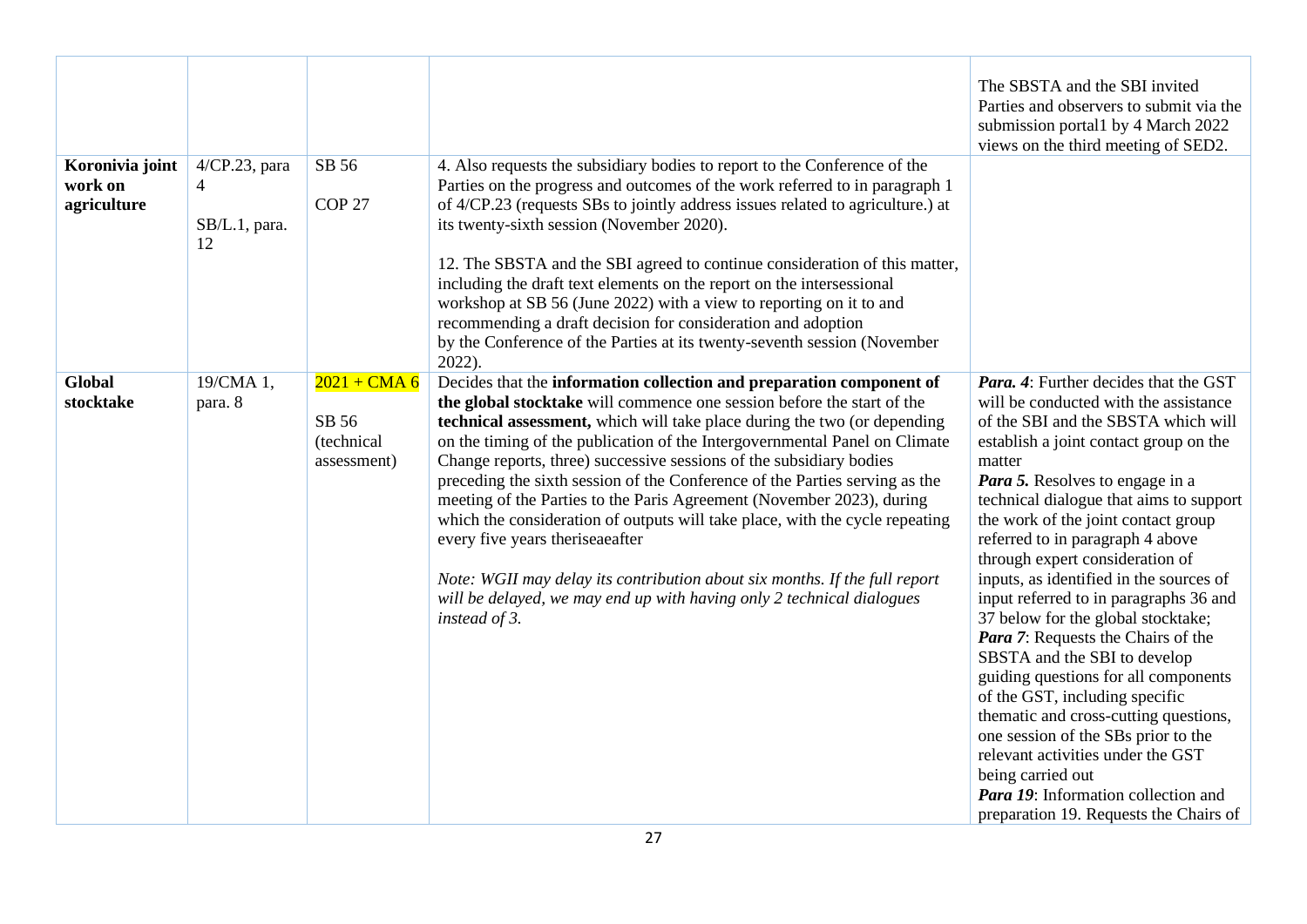|                                                                                                      |                                                                                          |                                                    |                                                                                                                                                                                                                                                                                                                                                                                                                                                                                                                                                                                                                                                          | the Subsidiary Body for Scientific and<br>Technological Advice and the<br>Subsidiary Body for Implementation<br>to issue a call for the inputs referred to<br>in paragraphs 36 and 37 below, taking<br>into account that such inputs should<br>be submitted at least three months<br>before their consideration in the<br>technical assessment;                                                                                                      |
|------------------------------------------------------------------------------------------------------|------------------------------------------------------------------------------------------|----------------------------------------------------|----------------------------------------------------------------------------------------------------------------------------------------------------------------------------------------------------------------------------------------------------------------------------------------------------------------------------------------------------------------------------------------------------------------------------------------------------------------------------------------------------------------------------------------------------------------------------------------------------------------------------------------------------------|------------------------------------------------------------------------------------------------------------------------------------------------------------------------------------------------------------------------------------------------------------------------------------------------------------------------------------------------------------------------------------------------------------------------------------------------------|
| <b>Global</b><br>stocktake                                                                           | PA Article 14,<br>para. 2<br>19/CMA 1,<br>para. 4                                        | In 2023<br>(and every five<br>years<br>thereafter) | PA 14.2: The Conference of the Parties serving as the meeting of the Parties<br>to this Agreement shall undertake its first global stocktake in 2023 and every<br>five years thereafter unless otherwise decided by the Conference of the<br>Parties serving as the meeting of the Parties to this Agreement.                                                                                                                                                                                                                                                                                                                                            | Para. 4: Further decides that the GST<br>will be conducted with the assistance<br>of the SBI and the SBSTA which will<br>establish a joint contact group on the<br>matter                                                                                                                                                                                                                                                                            |
| Forum on<br><b>Response</b><br><b>Measures (first</b><br><b>KCI</b> report and<br>midterm<br>review) | $4/CP.25$ ,<br>4/CMP.15,<br>4/CMA.2<br>Decision<br>$7/CMA.1$ ,<br>paragraph 10<br>CP/L.4 | $SB 56 +$<br>COP 27, CMP<br>17, CMA 4              | Request the forum on the impact of the implementation of response<br>measures to continue considering the first annual report of the Katowice<br>Committee on Impacts, including the recommendations and considerations<br>contained therein, at the fifty-sixth sessions of the subsidiary bodies (June<br>2022) with a view to providing recommendations for consideration and<br>adoption by the Conference of the Parties, the Conference of the Parties<br>serving as the meeting of the Parties to the Kyoto Protocol and the<br>Conference of the Parties serving as the meeting of the Parties to the Paris<br>Agreement at their next sessions. | COP/CMP decision from Glasgow:<br>8. Request the forum, at the fifty-sixth<br>sessions of the subsidiary bodies, to<br>consider ways to promote actions to<br>minimize the adverse impacts and<br>maximize the positive impacts of the<br>implementation of response measures<br>on the recommendations contained in<br>annex                                                                                                                        |
|                                                                                                      |                                                                                          |                                                    | Midterm review of the workplan of the forum and its KCI starting at SBI<br>56: Parties and observers to submit views and secretariat to prepare a<br>summary.                                                                                                                                                                                                                                                                                                                                                                                                                                                                                            | 11. Invite Parties and observers to<br>submit via the submission portal by<br>April 2022 their views on the<br>elements of the midterm review of the<br>workplan of the forum and its<br>Katowice Committee on Impacts and<br>request the secretariat to prepare a<br>summary based on the submissions<br>with a view to informing Parties'<br>discussion on the midterm review<br>starting at the fifty-sixth sessions of<br>the subsidiary bodies; |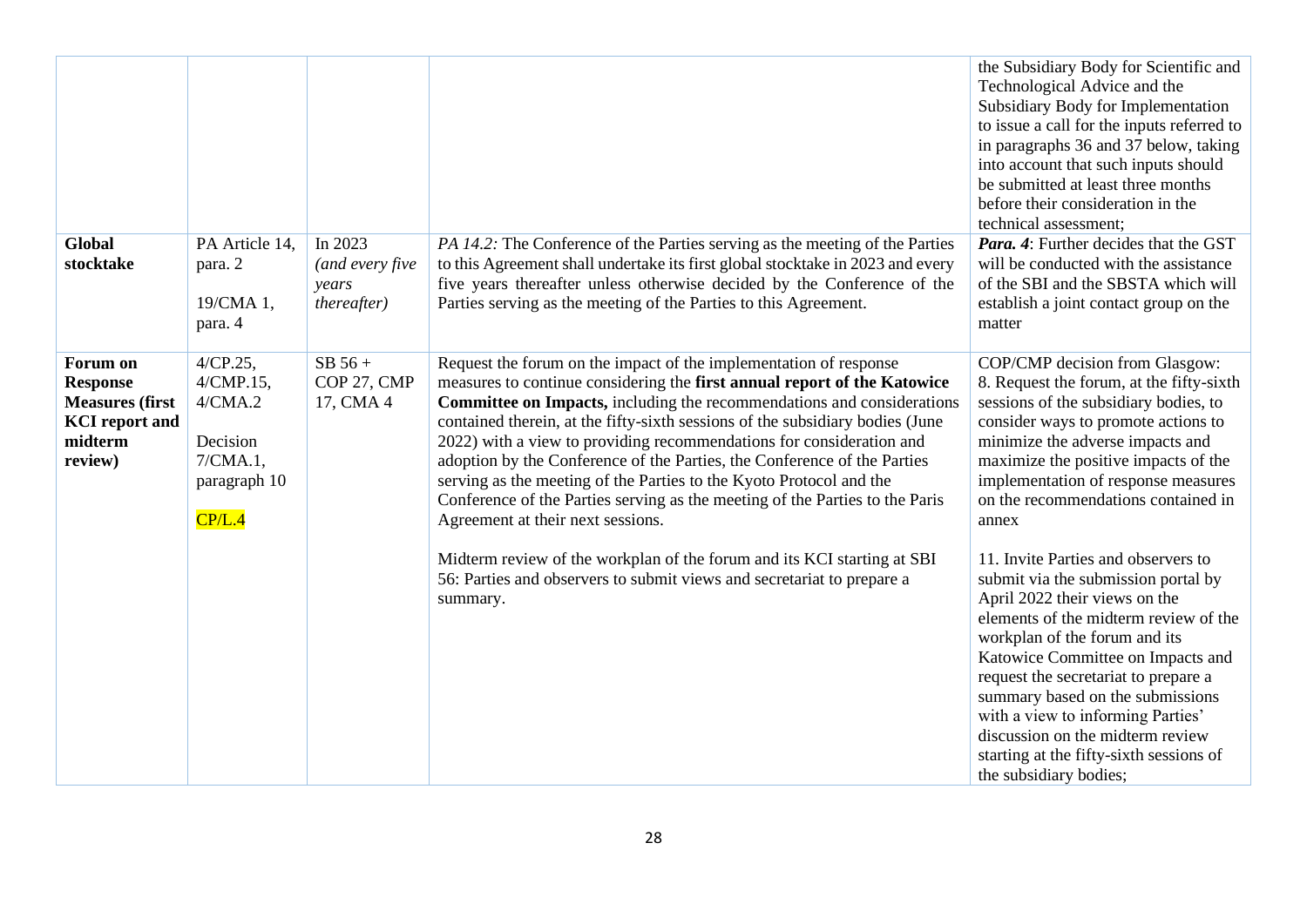| <b>RM</b> Forum<br>two-day<br>workshop                                                                                                                                     | CP.L.4                 | SB 56          | Note the limitations to progress and limited progress in the implementation<br>of the functions and modalities of the forum and of certain activities in the<br>workplan by the forum, including due to the exceptional circumstances, and<br>therefore request the secretariat to hold a two-day workshop in conjunction<br>with the fifty-sixth sessions of the subsidiary bodies (June 2022) to further<br>advance the implementation of workplan activities 3, 4 and 11                |                                                                                                                                                                                                 |
|----------------------------------------------------------------------------------------------------------------------------------------------------------------------------|------------------------|----------------|--------------------------------------------------------------------------------------------------------------------------------------------------------------------------------------------------------------------------------------------------------------------------------------------------------------------------------------------------------------------------------------------------------------------------------------------------------------------------------------------|-------------------------------------------------------------------------------------------------------------------------------------------------------------------------------------------------|
| Pre-sessional<br>regional RM<br>workshop                                                                                                                                   | CP.L.4                 | Prior to SB 56 | Request the secretariat to organize a regional workshop on activity 3 of the<br>workplan before the fifty-sixth sessions of the subsidiary bodies in<br>collaboration with relevant organizations and stakeholders, to address<br>regional needs and acknowledge the work that is being carried out by the<br>Katowice Committee on Impacts and note that further regional workshops<br>on activity 3 could be decided by the forum;                                                       |                                                                                                                                                                                                 |
| <b>Technical</b><br>workshop on<br>the Santiago<br><b>Network</b>                                                                                                          | CMA.3 (10a<br>and 10b) | Prior to SB 56 | Requesting the secretariat to organize a technical workshop prior to the<br>fifty-sixth sessions of the subsidiary bodies, under the guidance of the<br>Chairs of those bodies, with inputs from the Executive Committee and the<br>participation of Parties and relevant organizations, bodies, networks and<br>experts, to elaborate on the submissions referred to in paragraph $10(a)$<br>above                                                                                        | $10(a)$ Inviting Parties and relevant<br>organizations to submit via the<br>submission portal by 15 March 2022<br>their views on the [institutional<br>arrangements] of the Santiago<br>network |
| <b>Santiago</b><br><b>Network for</b><br>averting,<br>minimizing and<br>addressing loss<br>and damage<br>associated with<br>the adverse<br>effects of<br>climate<br>change | CMA.3(11)              | SB 56          | Requesting the Subsidiary Body for Scientific and Technological Advice<br>and the Subsidiary Body for Implementation, at their fifty-sixth sessions, to<br>consider the submissions referred to in paragraph $10(a)$ above and the<br>discussions at the technical workshop referred to in paragraph 10(b) above<br>with a view to providing recommendations for consideration and adoption<br>by the governing body at its next session or the governing bodies at their<br>next session; |                                                                                                                                                                                                 |
| <b>Adaptation</b><br>communication                                                                                                                                         | 9/CMA.1,<br>para 15    | SB 57          | AC to develop, with the engagement of the IPCC Working Group II, using<br>relevant existing guidance as a starting point, as appropriate, by June 2022,<br>draft supplementary guidance for voluntary use by Parties in<br>communicating information in accordance with the elements contained in<br>the annex, for consideration by the SBs 57 (November 2022) in the context<br>of their consideration of the report of the AC                                                           |                                                                                                                                                                                                 |